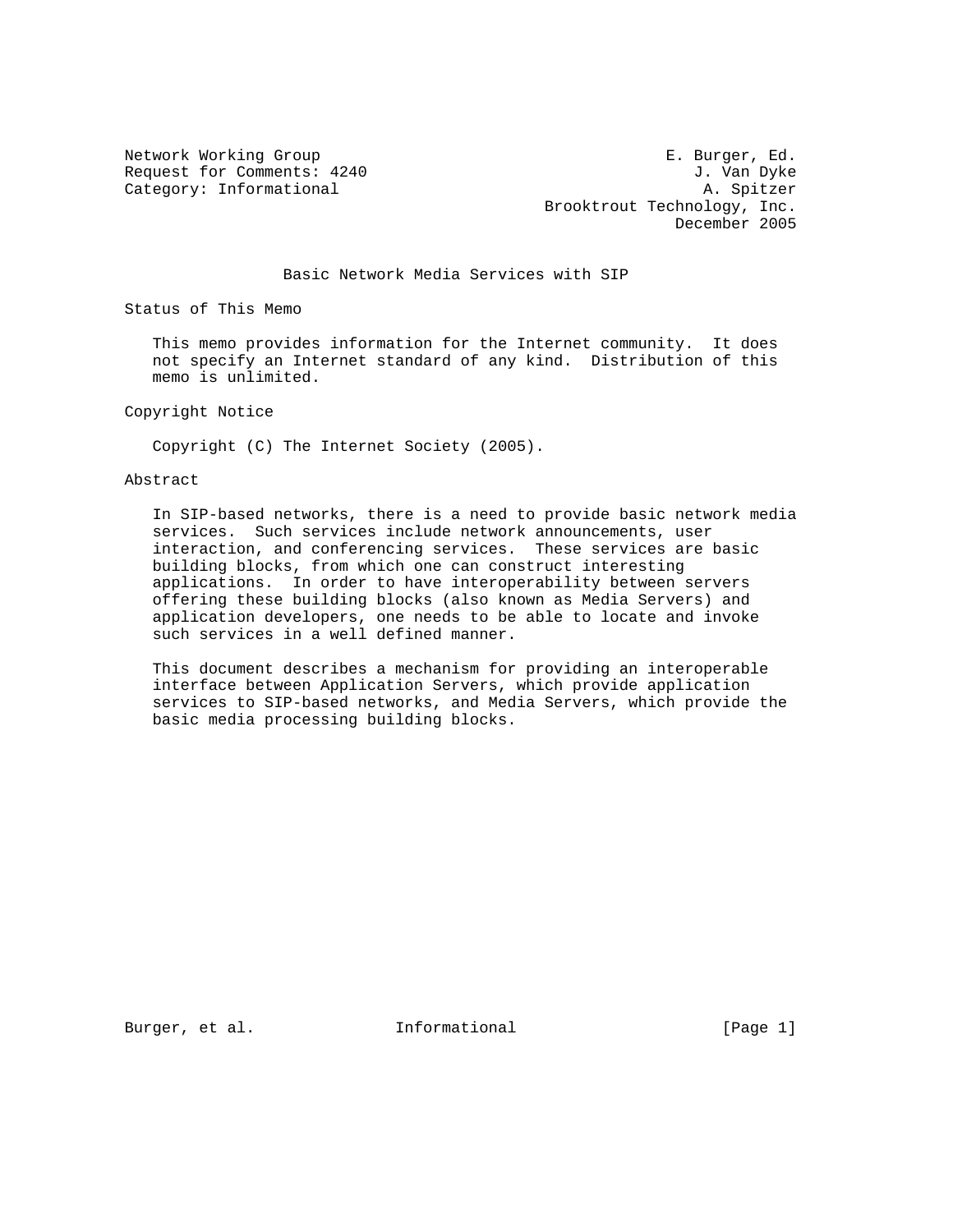Table of Contents

|               | 1.1. Conventions Used in This Document 3             |
|---------------|------------------------------------------------------|
| 2.            |                                                      |
| $\mathcal{R}$ |                                                      |
|               |                                                      |
|               |                                                      |
|               |                                                      |
|               |                                                      |
|               | 4.1. Formal Syntax for Prompt and Collect Service 12 |
|               |                                                      |
|               |                                                      |
|               |                                                      |
| 6.            |                                                      |
| $7^{\circ}$   |                                                      |
| 8.            |                                                      |
|               |                                                      |
|               |                                                      |
|               |                                                      |
|               |                                                      |
|               |                                                      |

### 1. Overview

 In SIP-based media networks (RFC 3261 [10]), there is a need to provide basic network media services. Such services include playing announcements, initiating a media mixing session (conference), and prompting and collecting information with a user.

 These services are basic in nature, are few in number, and fundamentally have not changed in 25 years of enhanced telephony services. Moreover, given their elemental nature, one would not expect them to change in the future.

 Multifunction media servers provide network media services to clients using server protocols such as SIP, often in conjunction with markup languages such as VoiceXML [20] and MSCML [21]. This document describes how to identify to a multifunction media server what sort of session the client is requesting, without modifying the SIP protocol.

 It is critically important to note that the mechanism described here in no way modifies the SIP protocol, the meaning, or definition of a SIP Request URI, or does it put any restrictions, in any way, on devices that do not implement this convention.

Burger, et al. **Informational** [Page 2]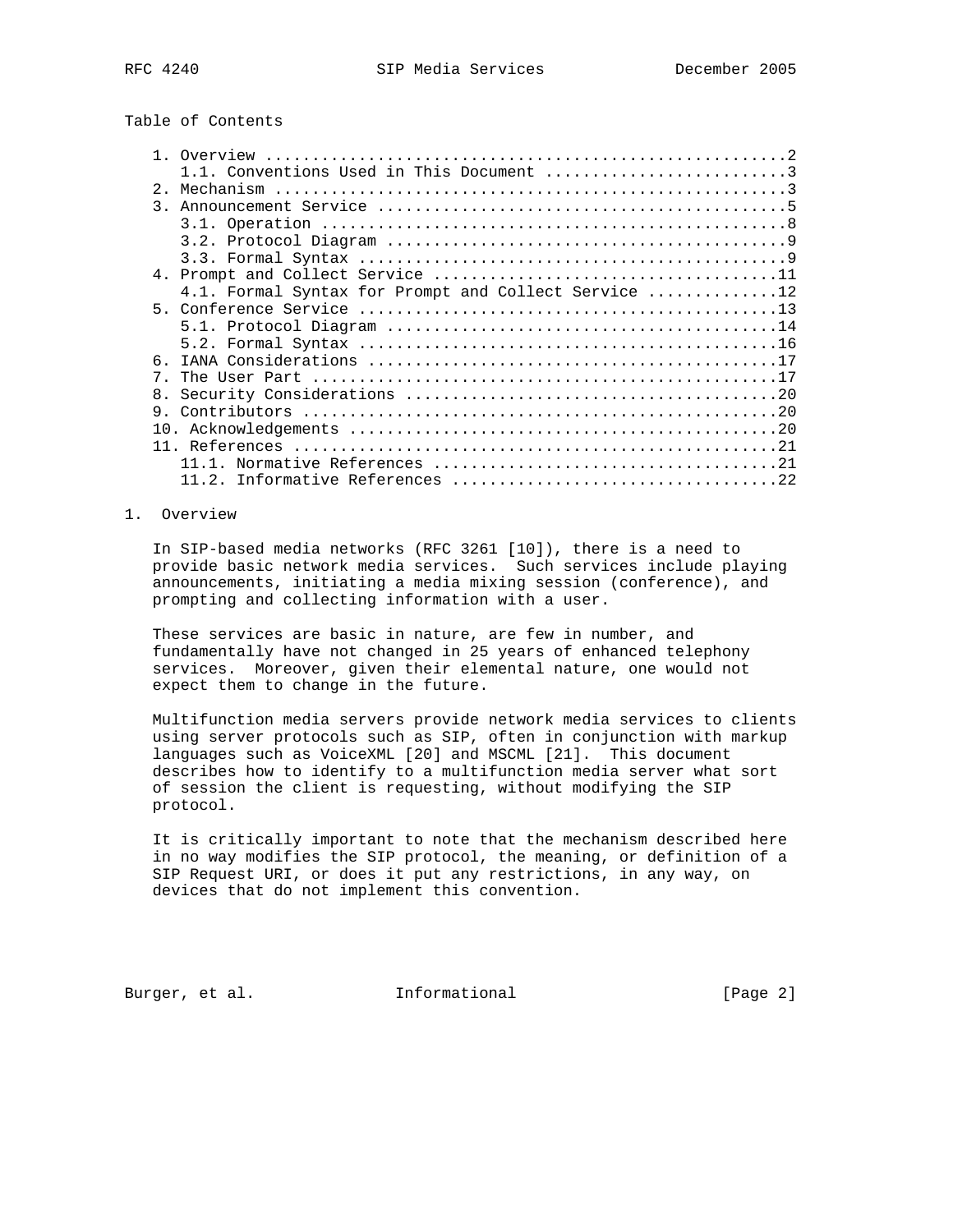Announcements are media played to the user. Announcements can be static media files, media files generated in real-time, media streams generated in real-time, multimedia objects, or combinations of the above.

 Media mixing is the act of mixing different RTP streams, as described in RFC 3550 [13]. Note that the service described here suffices for simple mixing of media for a basic conferencing service. This service does not address enhanced conferencing services, such as floor control, gain control, muting, subconferences, etc. MSCML [21] addresses enhanced conferencing. However, that is beyond the scope of this document. Interested readers should read conferencing framework [22] for details on the IETF SIP conferencing framework.

 Prompt and collect is where the server prompts the user for some information, as in an announcement, and then collects the user's response. This can be a one-step interaction, for example by playing an announcement, "Please enter your pass code", followed by collecting a string of digits. It can also be a more complex interaction, specified, for example, by VoiceXML [20] or MSCML [21].

1.1. Conventions Used in This Document

 RFC 2119 [6] the interpretations for the key words "MUST", "MUST NOT", "REQUIRED", "SHALL", "SHALL NOT", "SHOULD", "SHOULD NOT", "RECOMMENDED", "MAY", and "OPTIONAL" found in this document.

2. Mechanism

 In the context of SIP control of media servers, we take advantage of the fact that the standard SIP URI has a user part. Multifunction media servers do not have users. Thus we use the user address, or the left-hand-side of the URI, as a service indicator.

 The use of the user part of the SIP Request URI has a number of useful properties:

- o There is no change to core SIP.
- o Only devices that choose to conform to this standard have to implement it.
- o This document only applies to multifunction SIP-controlled media servers.
- o This document has no impact on non-multifunction SIP-controlled media servers.
- o The mechanism described in this document has absolutely no impact on SIP devices other than media servers.

Burger, et al. 1nformational 1999 [Page 3]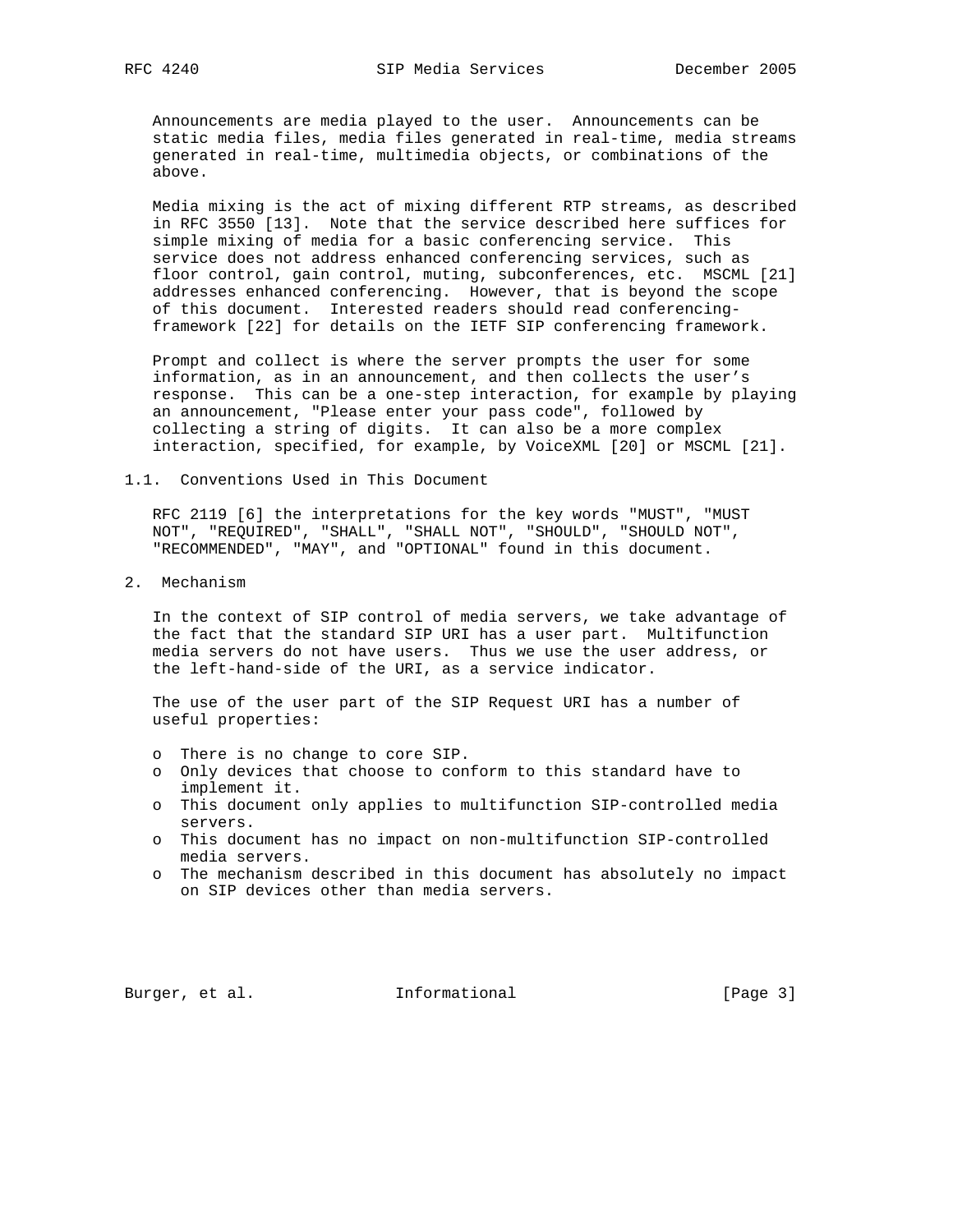The last bullet point is crucial. In particular, the user part convention described here places absolutely no restrictions on any SIP user agent, proxy, back-to-back user agent (B2BUA), or any future device. The user parts defined here only apply to multifunction media servers that chose to implement the convention. With the exception of a conforming media server, these user names and conventions have no impact on the user part namespace. They do not restrict the use of these user names at devices other than a multifunction media server.

 Note that the set of services is small, well defined, and well contained. The section The User Part (Section 7) discusses the issues with using a fixed set of user-space names.

 For per-service security, the media server SHOULD use the security protocols described in RFC 3261 [10].

 The media server MAY issue 401 challenges for authentication. The media server SHOULD support the sips: scheme for the announcement service. The media server MUST support the sips: scheme for the dialog and conference services. The level of authentication to require for each service is a matter of local policy.

 The media server, upon receiving an INVITE, notes the service indicator. Depending on the service indicator, the media server will either honor the request or return a failure response code.

 The service indicator is the concatenation of the service name and an optional service instance identifier, separated by an equal sign.

 Per RFC 3261 [10], the service indicator is case insensitive. The service name MUST be from the set alphanumeric characters plus dash (US-ASCII %2C). The service name MUST NOT include an equal sign (US-ASCII %3D).

 The service name MAY have long- and short-forms, as SIP does for headers.

 A given service indicator MAY have an associated set of parameters. Such parameters MUST follow the convention set out for SIP URI parameters. That is, a semi-colon separated list of keyword=value pairs.

 Certain services may have an association with a unique service instance on the media server. For example, a given media server can host multiple, separate conference sessions. To identify unique service instances, a unique identifier modifies the service name.

Burger, et al. 1nformational 1999 [Page 4]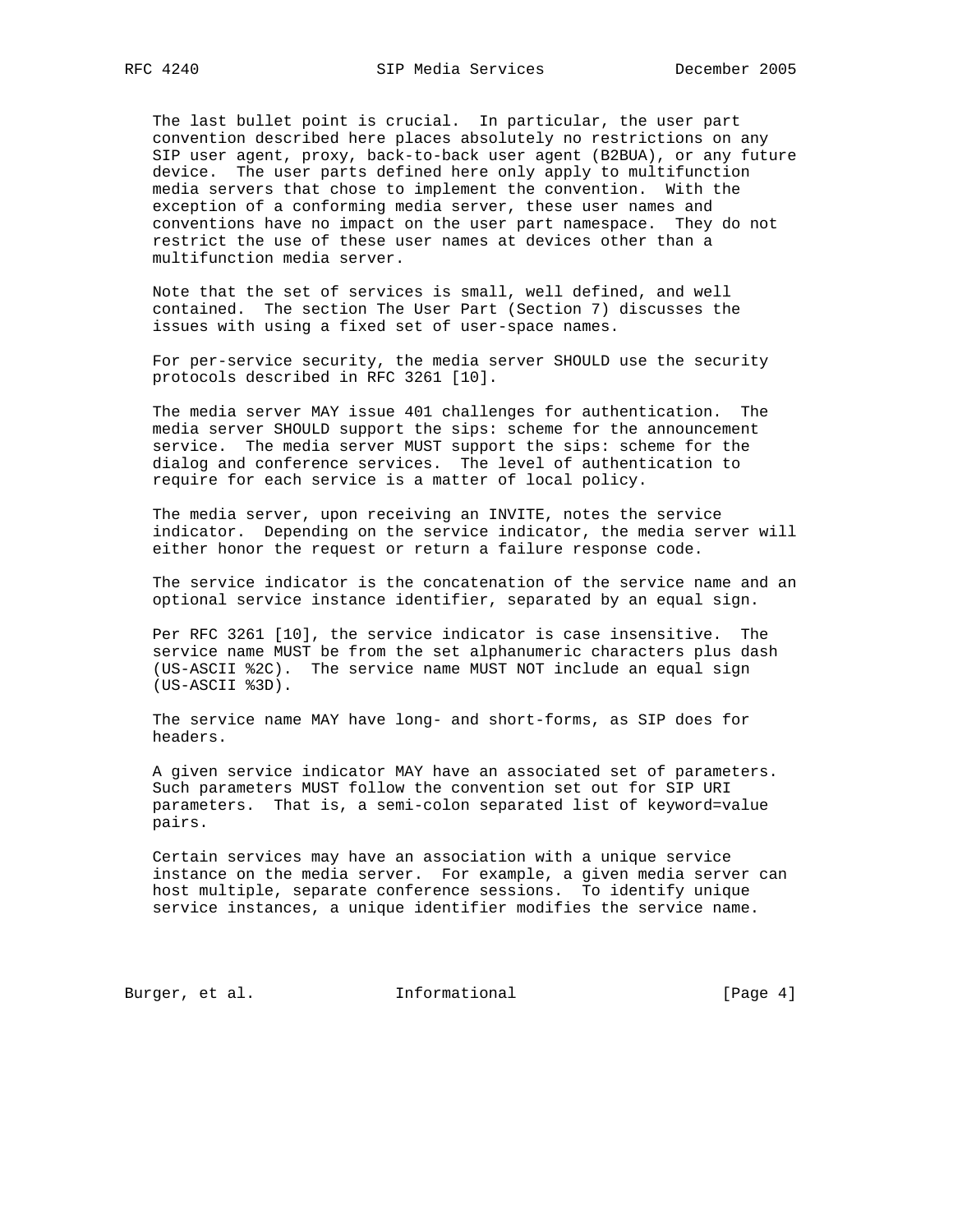The unique identifier MUST meet the rules for a legal user part of a SIP URI. An equal sign, US-ASCII %3D, MUST separate the service indicator from the unique identifier.

 Note that since the service indicator is case insensitive, the service instance identifier is also case insensitive.

 The requesting client issues a SIP INVITE to the media server, specifying the requested service and any appropriate parameters.

 If the media server can perform the requested service, it does so, following the processing steps described in the service definition document.

 If the media server cannot perform the requested service or does not recognize the service indicator, it MUST respond with the response code 488 NOT ACCEPTABLE HERE. This is appropriate, as 488 refers to a problem with the user part of the URI. Moreover, 606 is not appropriate, as some other media server may be able to satisfy the request. RFC 3261 [10] describes the 488 and 606 response codes.

 Some services require a unique identifier. Most services automatically create a service instance upon the first INVITE with the given identifier. However, if a service requires an existing service instance, and no such service instance exists on the media server, the media server MUST respond with the response code 404 NOT FOUND. This is appropriate as the service itself exists on the media server, but the particular service instance does not. It is as if the user was not home.

3. Announcement Service

 A network announcement is the delivery of a multimedia resource, such as a prompt file, to a terminal device. Note the multimedia resource may be any multimedia object that the media server supports. This service can play a single object with multiple streams, such as a video and audio prompt. However, this service cannot play multiple objects on the same SIP dialog.

 There are two types of network announcements. The differentiating characteristic between the two types is whether the network fully sets up the SIP dialog before playing the announcement. The analog in the Public Switched Telephone Network (PSTN) is whether answer supervision is supplied (i.e., does the announcement server answer the call prior to delivering the announcement?).

Burger, et al. **Informational** [Page 5]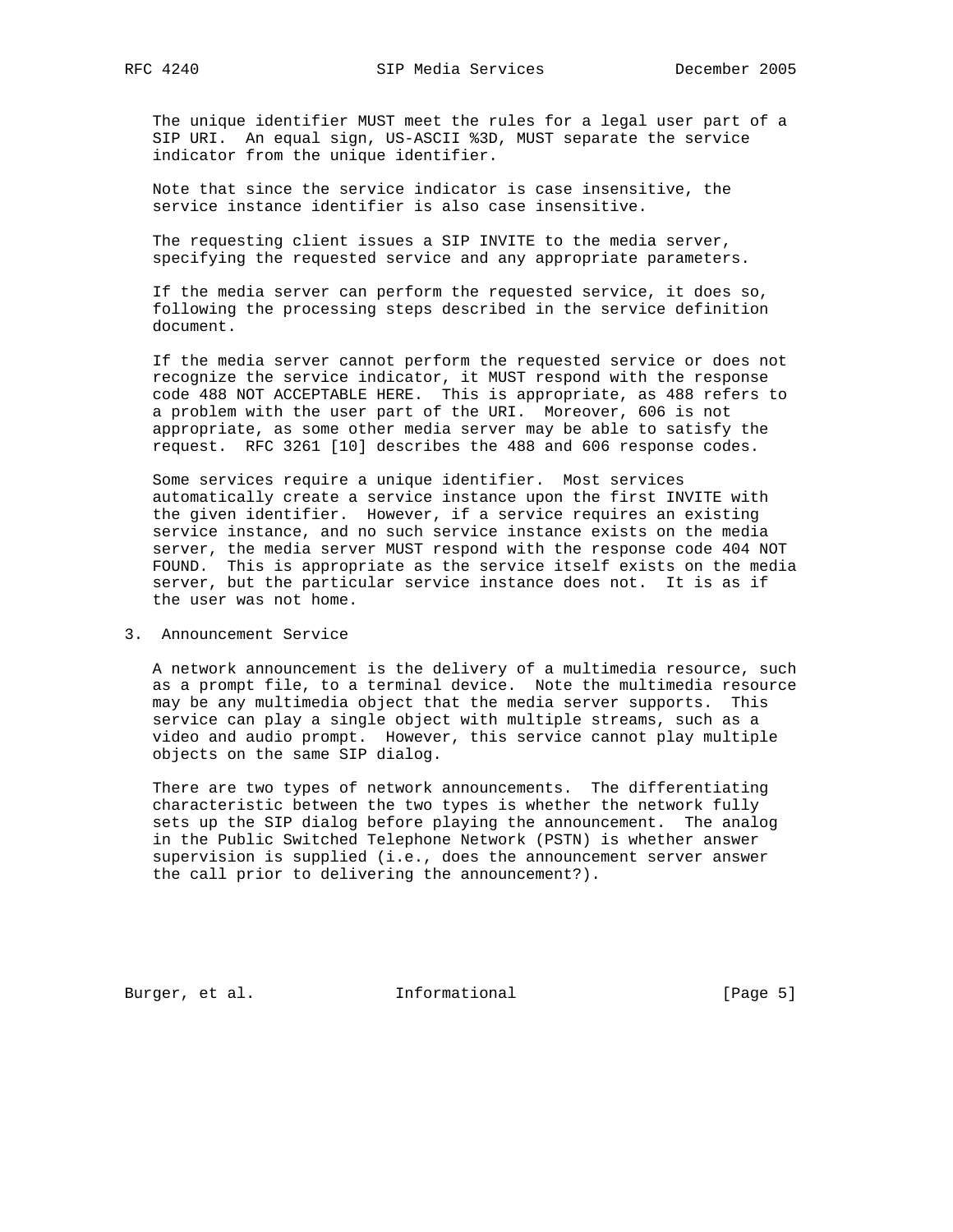Playing an announcement after call setup is straightforward. First, the requesting device issues an INVITE to the media server requesting the announcement service. The media server negotiates the SDP and responds with a 200 OK. After receiving the ACK from the requesting device, the media server plays the requested object and issues a BYE to the requesting device.

 If the media server supports announcements, but it cannot find the referenced URI, it MUST respond with the 404 response code and SHOULD send the reason phrase "Announcement content not found".

 If the media server receives an INVITE for the announcement service without a "play=" parameter, it MUST respond with the response code 400 and SHOULD send the reason phrase "Mandatory play parameter missing".

 If there is an error retrieving the announcement, the media server MUST respond with a 400 response code and SHOULD send the reason phrase "Announcement content could not be retrieved". In addition the media server SHOULD include a Warning header with appropriate explanatory text explaining what failed.

 The Request URI fully describes the announcement service through the use of the user part of the address and additional URI parameters. The user portion of the address, "annc", specifies the announcement service on the media server. The service has several associated URI parameters that control the content and delivery of the announcement.

These parameters are described below:

play

Specifies the resource or announcement sequence to be played.

repeat

 Specifies how many times the media server should repeat the announcement or sequence named by the "play=" parameter. The value "forever" means the repeat should be effectively unbounded. In this case, it is RECOMMENDED the media server implements some local policy, such as limiting what "forever" means, to ensure errant clients do not create a denial of service attack.

### delay

 Specifies a delay interval between announcement repetitions. The delay is measured in milliseconds.

### duration

 Specifies the maximum duration of the announcement. The media server will discontinue the announcement and end the call if the

Burger, et al. 1nformational 1999 [Page 6]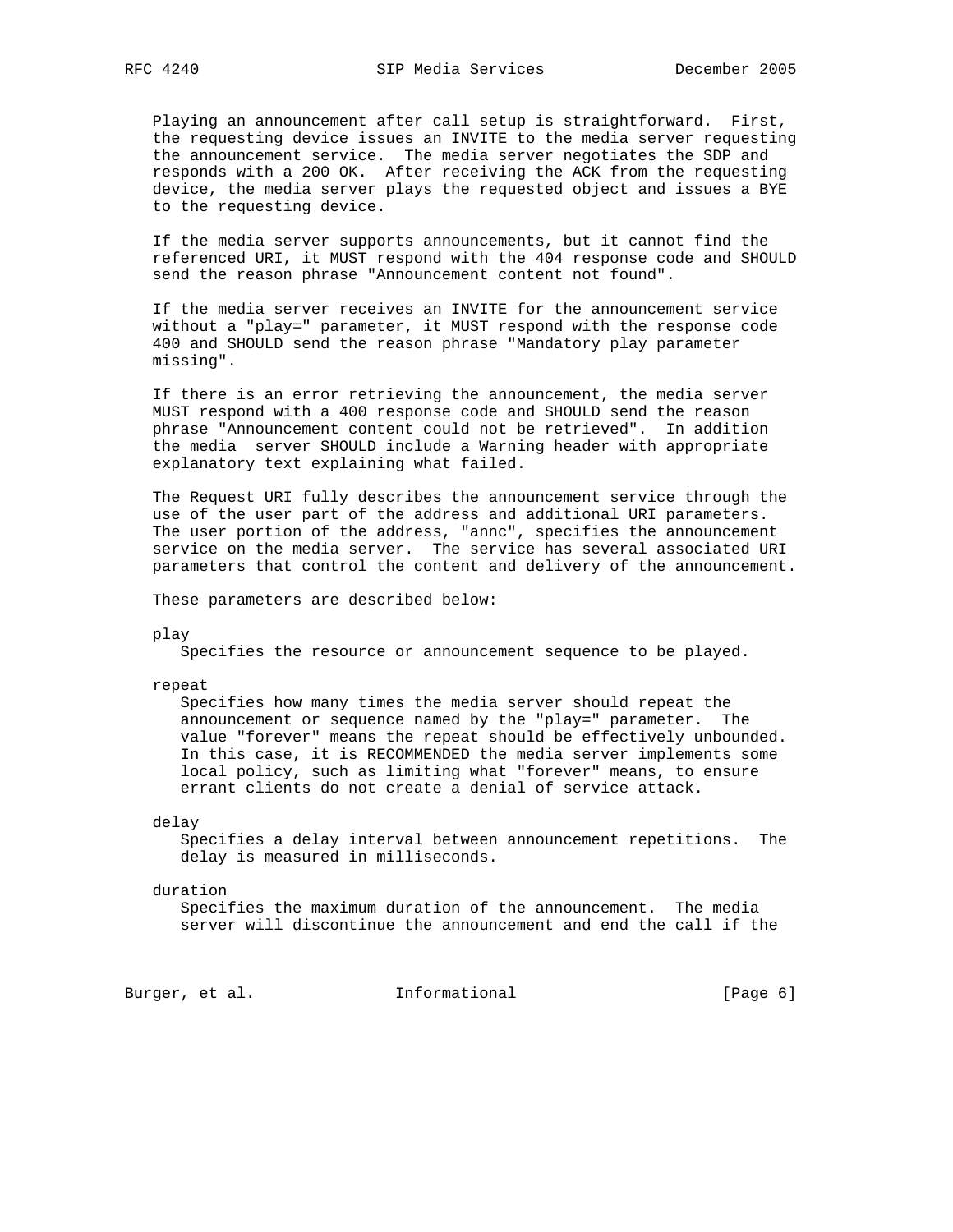maximum duration has been reached. The duration is measured in milliseconds.

locale

 Specifies the language and optionally country variant of the announcement sequence named in the "play=" parameter. RFC 3066 [9] specifies the locale tag. The locale tag is usually a two- or three-letter code per ISO 639-1 [11]. The country variant is also often a two-letter code per ISO 3166-1 [12]. These elements are concatenated with a single under bar (%x5F) character, such as "en\_CA". If only the language is specified, such as locale=en, the choice of country variant is an implementation matter. Implementations SHOULD provide the best possible match between the requested locale and the available languages in the event the media server cannot honor the locale request precisely. For example, if the request has locale=ca\_FR, but the media server only has fr\_FR available, the media server should use the fr\_FR variant. Implementations SHOULD provide a default locale to use if no language variants are available.

param[n]

 Provides a mechanism for passing values that are to be substituted into an announcement sequence. Up to 9 parameters ("param1=" through "param9=") may be specified. The mechanics of announcement sequences are beyond the scope of this document.

extension

 Provides a mechanism for extending the parameter set. If the media server receives an extension it does not understand, it MUST silently ignore the extension parameter and value.

 The "play=" parameter is mandatory and MUST be present. All other parameters are OPTIONAL.

 NOTE: Some encodings are not self-describing. Thus, the implementation relies on filename extension conventions for determining the media type.

 Note that RFC 3261 [10] implies that proxies are supposed to pass parameters through unchanged. However, be aware that non-conforming proxies may strip Request-URI parameters. That said, given the likely scenarios for the mechanisms presented in this document, this should not be an issue. Most likely, the proxy inserting the parameters is the last proxy before the media server. If the service provider deploys a proxy for load balancing or service location purposes, the service provider should ensure that its choice of proxy preserves parameters.

Burger, et al. 1nformational 1999 [Page 7]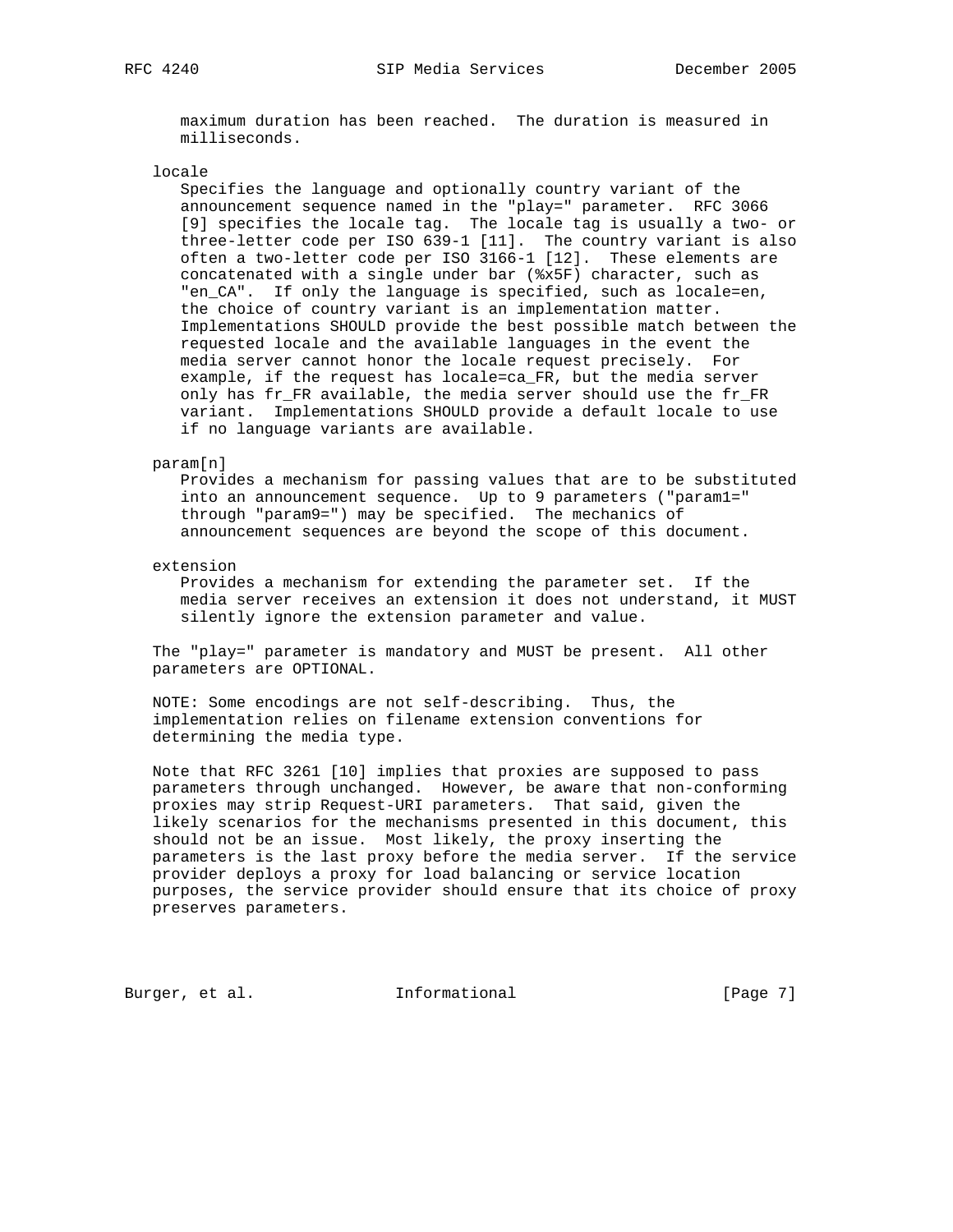The form of the SIP Request URI for announcements is as follows. Note that the backslash, CRLF, and spacing before the "play=" in the example is for readability purposes only.

sip:annc@ms2.example.net; \ play=http://audio.example.net/allcircuitsbusy.g711

 $sip:$ annc@ms2.example.net; \ play=file://fileserver.example.net//geminii/yourHoroscope.wav

### 3.1. Operation

 The scenarios below assume there is a SIP Proxy, application server, or media gateway controller between the caller and the media server. However, the announcement service works as described below even if the caller invokes the service directly. We chose to discuss the proxy case, as it will be the most common case.

 The caller issues an INVITE to the serving SIP Proxy. The SIP Proxy determines what audio prompt to play to the caller. The proxy responds to the caller with 100 TRYING.

 It is important to note that the mechanism described here in no way modifies the behavior of SIP [10]. In particular, this convention does not modify SDP negotiation [18].

 The proxy issues an INVITE to the media server, requesting the appropriate prompt to play coded in the play= parameter. The media server responds with 200 OK. The proxy relays the 200 OK to the caller. The caller then issues an ACK. The proxy then relays the ACK to the media server.

 With the call established, the media server plays the requested prompt. When the media server completes the play of the prompt, it issues a BYE to the proxy. The proxy then issues a BYE to the caller.

Burger, et al. 1nformational 1999 [Page 8]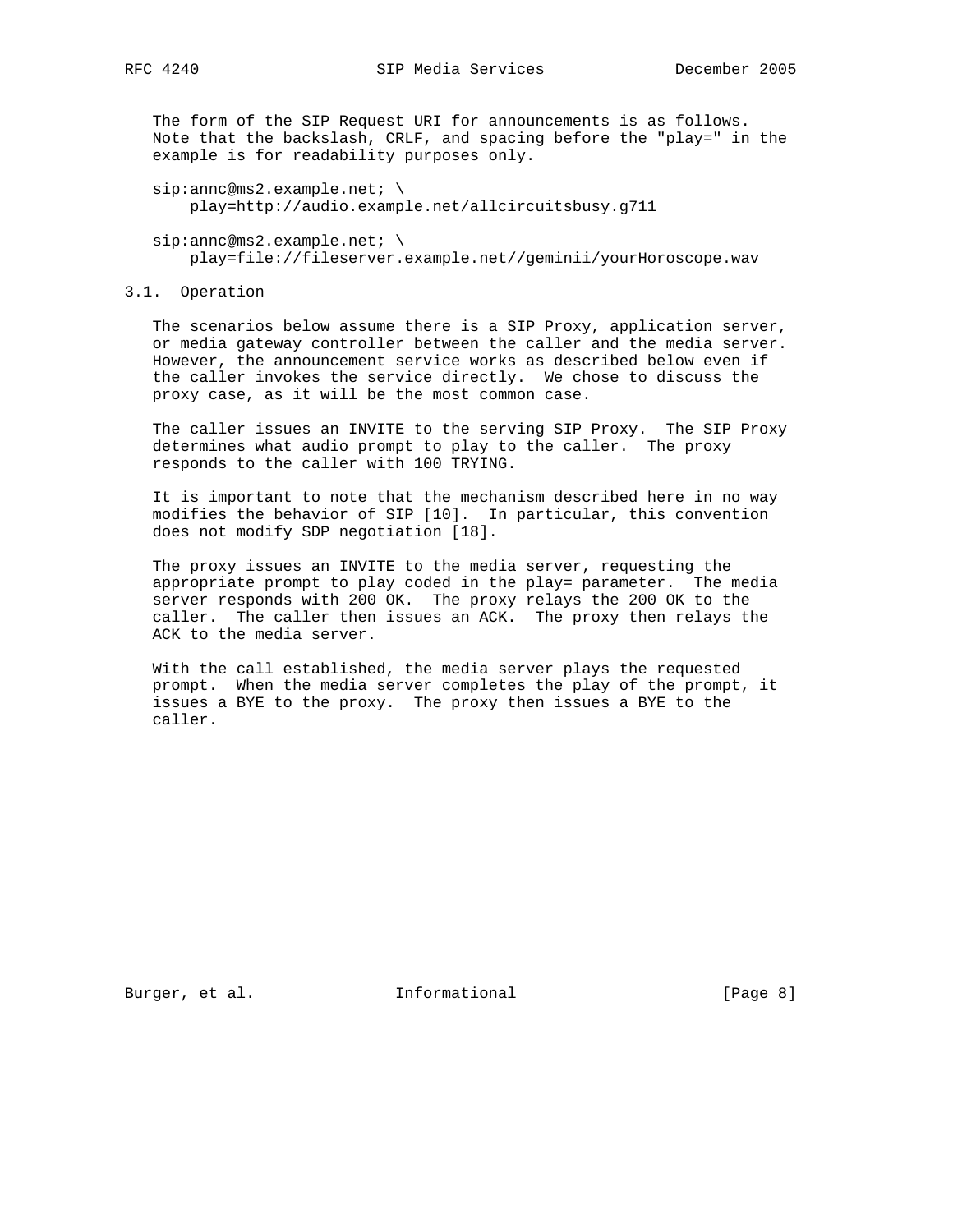# 3.2. Protocol Diagram

 Caller Proxy Media Server | INVITE | | |---------------------->| INVITE | | | 100 TRYING |----------------------->| |<-----------------------| 200 OK | 200 OK | <---------------------- |<-----------------------| | | ACK | | |----------------------->| ACK | | |----------------------->| | | | | Play Announcement (RTP) | |<================================================| | | | | | BYE | | BYE |<-----------------------| |<-----------------------| | 200 OK ----------------------->| 200 OK | |----------------------->| | | |

3.3. Formal Syntax

 The following syntax specification uses the augmented Backus-Naur Form (BNF) as described in RFC 4234 [7].

 ANNC-URL = sip-ind annc-ind "@" hostport annc-parameters uri-parameters sip-ind = "sip:" / "sips:" annc-ind = "annc" annc-parameters = ";" play-param [ ";" content-param ] [ ";" delay-param] [ ";" duration-param ] [ ";" repeat-param ] [ ";" locale-param ] [ ";" variable-params ] [ ";" extension-params ] play-param = "play=" prompt-url content-param = "content-type=" MIME-type delay-param = "delay=" delay-value

Burger, et al. 1nformational 1999 [Page 9]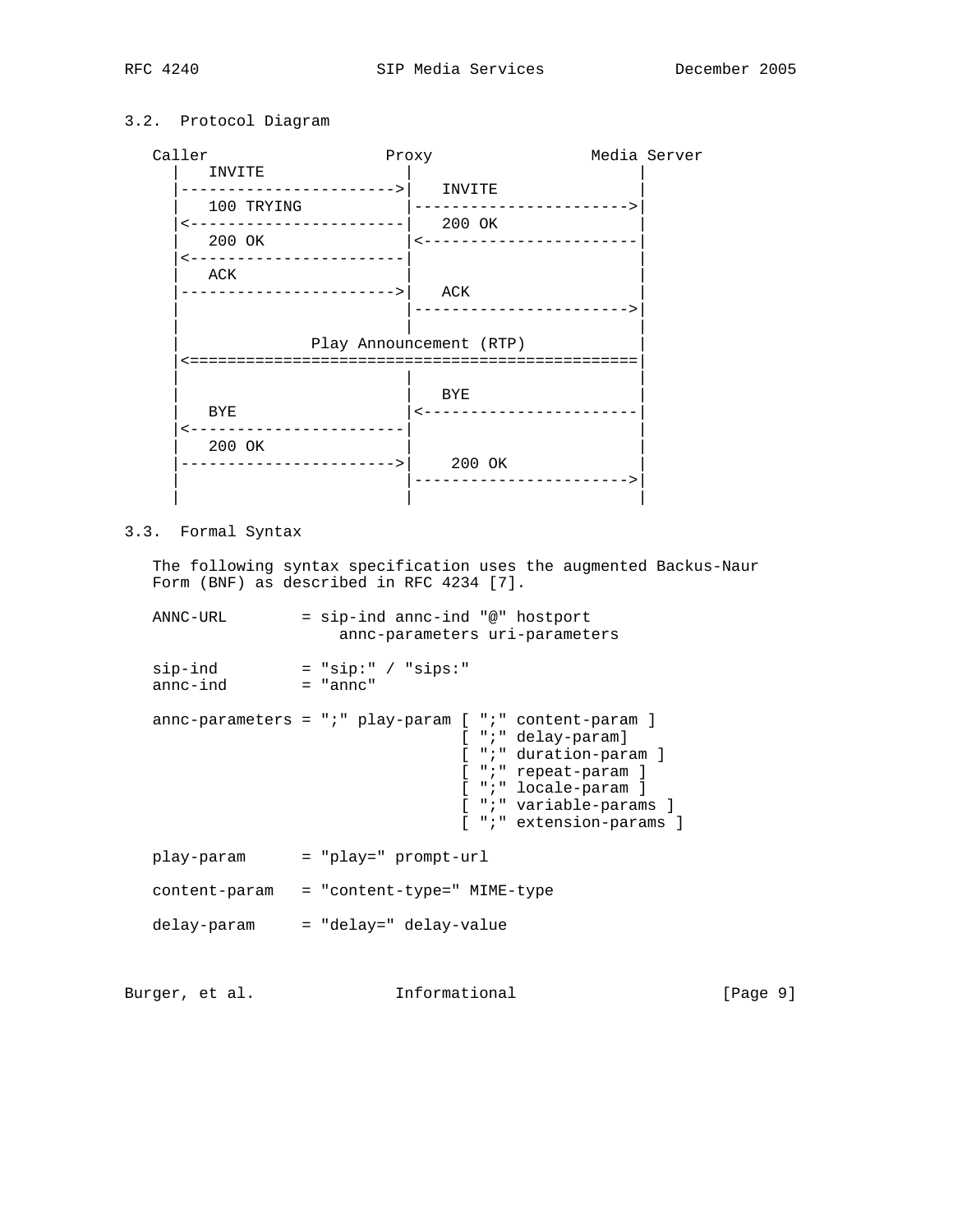$delay-value = 1*DIGIT$ 

duration-param = "duration=" duration-value

duration-value = 1\*DIGIT

repeat-param = "repeat=" repeat-value

 $repeated-value = 1*DIGHT / "forever"$ 

 locale-param = "locale=" token ; per RFC 3066, usually ; ISO639-1\_ISO3166-1 ; e.g., en, en\_US, en\_UK, etc.

variable-params = param-name "=" variable-value

 $param$ -name = "param" DIGIT ; e.g., "param1"

 $variable-value = 1*(ALPHA / DIGIT)$ 

extension-params = extension-param [ ";" extension-params ]

extension-param = token "=" token

 "uri-parameters" is the SIP Request-URI parameter list as described in RFC 3261 [10]. All parameters of the Request URI are part of the URI matching algorithm.

 The MIME-type is the MIME [1] [2] [3] [4] [5] content type for the announcement, such as audio/basic, audio/G729, audio/mpeg, video/mpeg, and so on.

 A number of MIME registrations, which could be used here, have parameters, for instance, video/DV. To accommodate this, and retain compatibility with the SIP URI structure, the MIME-type parameter separator (semicolon, %3b) and value separator (equal, %d3) MUST be escaped. For example:

sip: annc@ms.example.net; \ play=file://fs.example.net//clips/my-intro.dvi; \ content-type=video/mpeg%3bencode%d3314M-25/625-50

The locale-value consists of a tag as specified in RFC 3066 [9].

The definition of hostport is as specified by RFC 3261 [10].

Burger, et al. 1nformational 1999 [Page 10]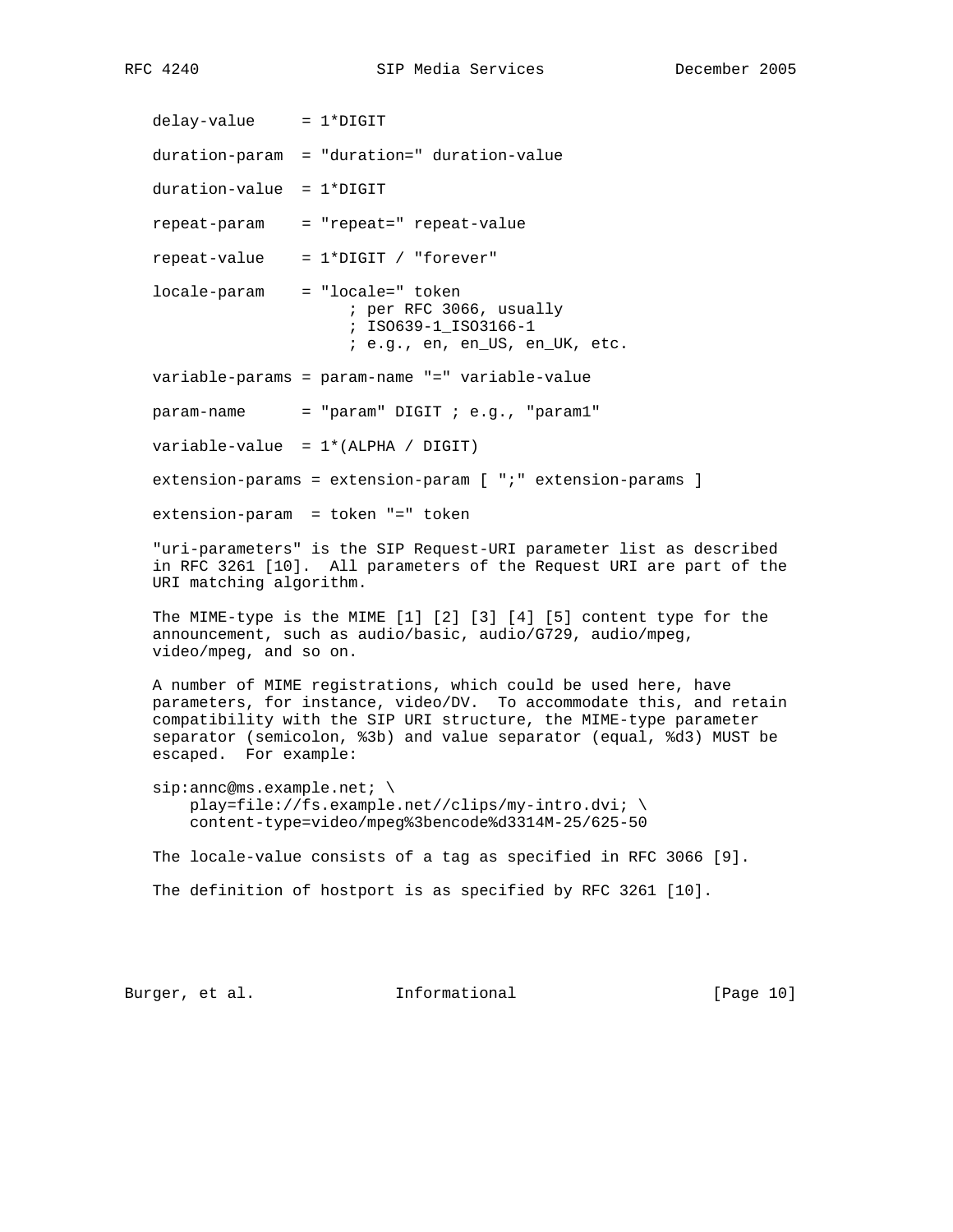The syntax of prompt-url consists of a URL scheme as specified by RFC 3986 [8] or a special token indicating a provisioned announcement sequence. For example, the URL scheme MAY include any of the following.

 o http/https o ftp o file (referencing a local or NFS (RFC 3530 [16]) object) o nfs (RFC 2224 [14])

 If a provisioned announcement sequence is to be played, the value of prompt-url will have the following form:

prompt-url = "/provisioned/" announcement-id

 $announcement-id = 1*(ALPHA / DIGIT)$ 

 Note that the scheme "/provisioned/" was chosen because of a hesitation to register a "provisioned:" URI scheme.

 This document is strictly focused on the SIP interface for the announcement service and, as such, does not detail how announcement sequences are provisioned or defined.

 Note that the media type of the object the prompt-url refers to can be most anything, including audio file formats, text file formats, or URI lists. See the Prompt and Collect Service (Section 4) section for more on this topic.

4. Prompt and Collect Service

 This service is also known as a voice dialog. It establishes an aural dialog with the user.

 The dialog service follows the model of the announcement service. However, the service indicator is "dialog". The dialog service takes a parameter, voicexml=, indicating the URI of the VoiceXML script to execute.

sip:dialog@mediaserver.example.net; \ voicexml=http://vxmlserver.example.net/cgi-bin/script.vxml

 A Media Server MAY accept additional SIP request URI parameters and deliver them to the VoiceXML interpreter session as session variables.

 Although not good VoiceXML programming practice, VoiceXML scripts might contain sensitive information, such as a user's pass code in a

Burger, et al. 1nformational 1999 [Page 11]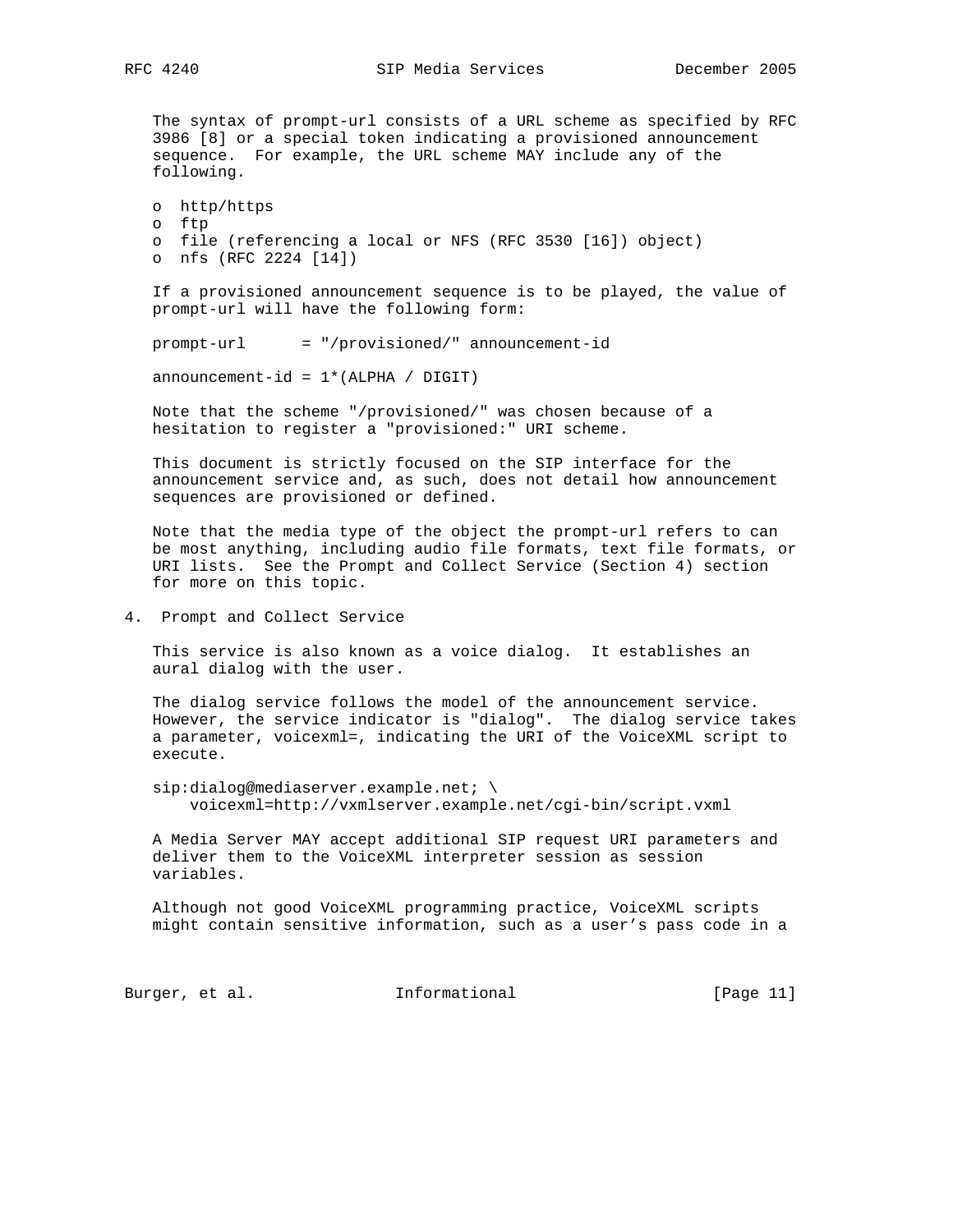DTMF grammar. Thus, the media server MUST support the https scheme for the voicexml parameter for secure fetching of scripts. Likewise, dynamic grammars often do have user-identifying information. As such, the VoiceXML browser implementation on the media server MUST support https fetching of grammars and subsequent documents.

 Returned information often is sensitive. For example, the information could be financial information or instructions. Thus, the media server MUST support https posting of results.

### 4.1. Formal Syntax for Prompt and Collect Service

 The following syntax specification uses the augmented Backus-Naur Form (BNF) as described in RFC 4234 [7].

| DIALOG-URL            | = sip-ind dialog-ind "@" hostport<br>dialog-parameters                                  |
|-----------------------|-----------------------------------------------------------------------------------------|
| sip-ind<br>dialog-ind | $=$ "sip:" / "sips:"<br>= "dialog"                                                      |
|                       | $dialog$ -parameters = ";" $dialog$ -param [ $vxml$ -parameters ]<br>[ uri-parameters ] |
| dialog-param          | = "voicexml=" vxml-url                                                                  |
| vxml-parameters       | = vxml-param [ vxml-parameters ]                                                        |
| vxml-param            | $= "i"$ vxml-keyword "=" vxml-value                                                     |
| vxml-keyword          | = token                                                                                 |
| vxml-value            | = token                                                                                 |

 The vxml-url is the URI of the VoiceXML script. If present, other parameters get passed to the VoiceXML interpreter session with the assigned vxml-keyword vxml-value pairs. Note that all vxml-keywords MUST have values.

 If there is a vxml-keyword without a corresponding vxml-value, the media server MUST reject the request with a 400 BAD REQUEST response code. In addition, the media server MUST state "Missing VXML Value" in the reason phrase.

 The media server presents the parameters as environment variables in the connection object. Specifically, the parameter appears in the connection.sip tree.

Burger, et al. 1nformational 1999 [Page 12]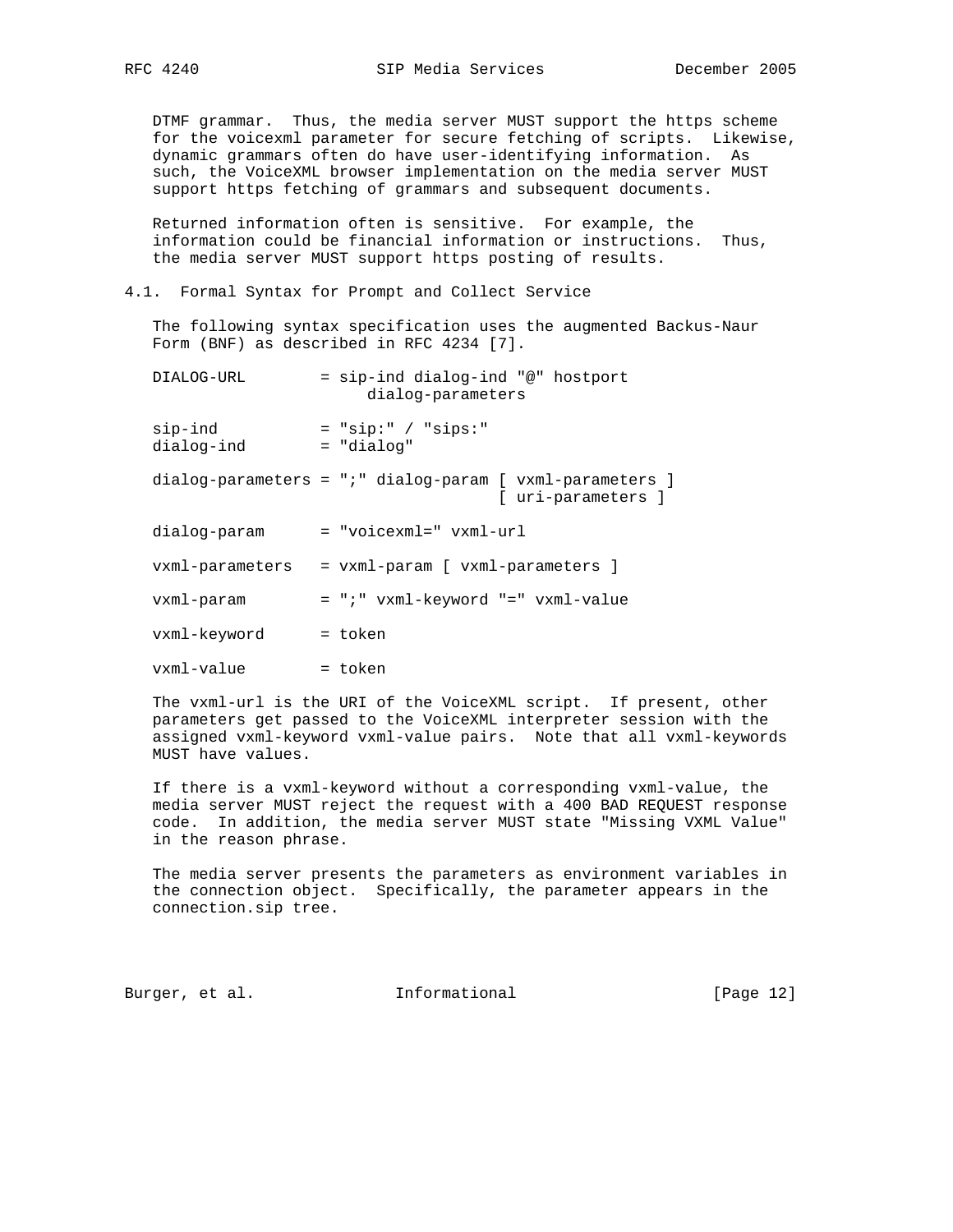If the Media Server does not support the passing of keyword-value pairs to the VoiceXML interpreter session, it MUST ignore the parameters.

 "uri-parameters" is the SIP Request-URI parameter list as described in RFC 3261 [10]. All parameters in the parameter list, whether they come from uri-parameters or from vxml-keyworks, are part of the URI matching algorithm.

5. Conference Service

 One identifies mixing sessions through their SIP request URIs. To create a mixing session, one sends an INVITE to a request URI that represents the session. If the URI does not already exist on the media server and the requested resources are available, the media server creates a new mixing session. If there is an existing URI for the session, then the media server interprets it as a request for the new session to join the existing session. The form of the SIP request URI for conferencing is:

sip:conf=uniqueIdentifier@mediaserver.example.net

 The left-hand side of the request URI is actually the username of the request in the request URI and the To header. The host portion of the URI identifies a particular media server. The "conf" user name conveys to the media server that this is a request for the mixing service. The uniqueIdentifier can be any value that is compliant with the SIP URI specification. It is the responsibility of the conference control application to ensure the identifier is unique within the scope of any potential conflict.

 In the terminology of the conferencing framework [22], this URI convention tells the media server that the application server is requesting it to act as a Focus. The conf-id value identifies the particular focus instance.

 As a focus in the conferencing framework, the media server MUST support the "; isfocus" parameter in the Request URI. Note, however, that the presence or absence of the ";isfocus" parameter has no protocol impact at the media server.

 It is worth noting that the conference URI shared between the application and media servers provides enhanced security, as the SIP control interface does not have to be exposed to participants. It also allows the assignment of a specific media server to be delayed as long as possible, thereby simplifying resource management.

Burger, et al. 1nformational [Page 13]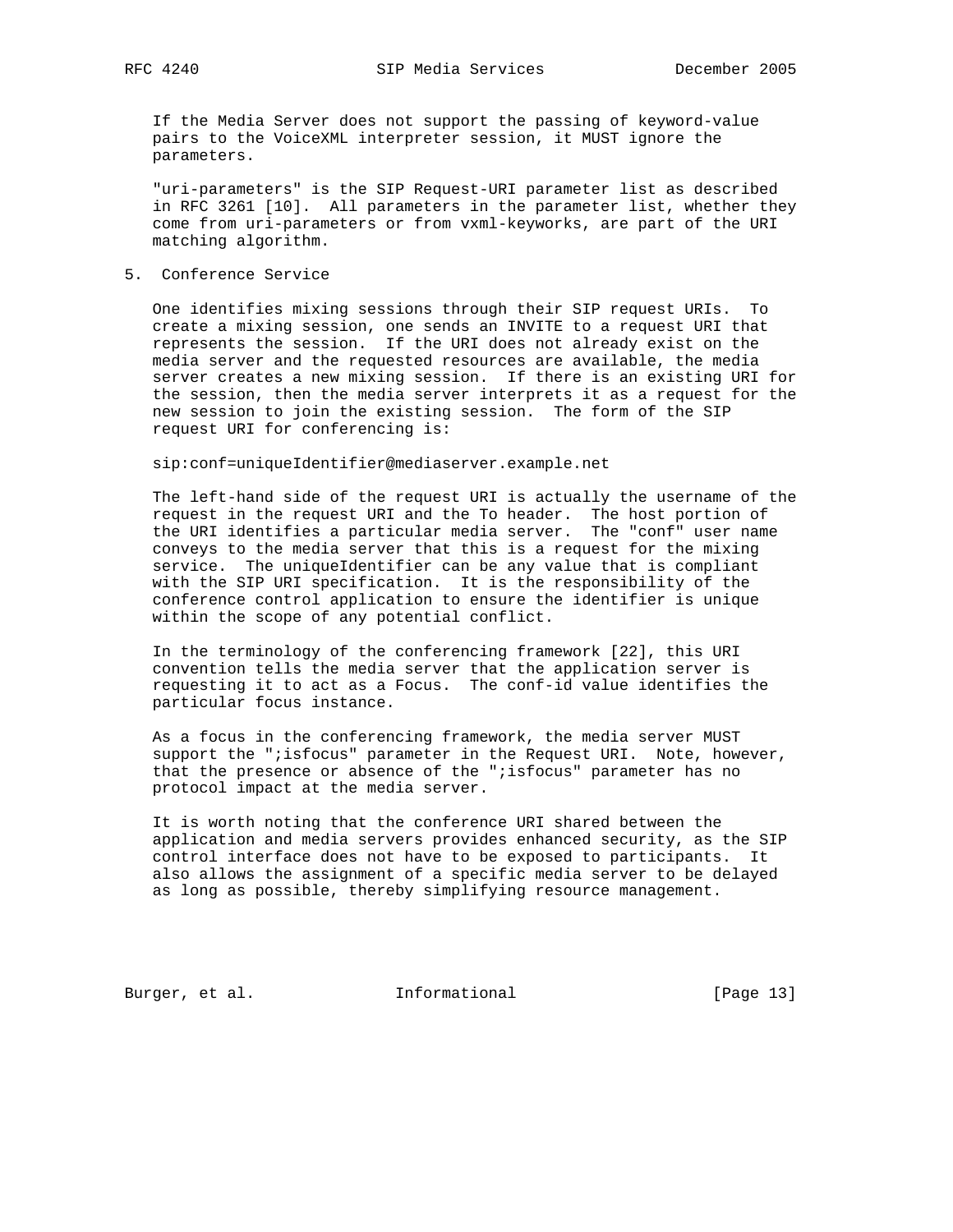One can add additional legs to the conference by INVITEing them to the above-mentioned request URI. Per the matching rules of RFC 3261 [10], the conf-id parameter is part of the matching string.

 Conversely, one can remove legs by issuing a BYE in the corresponding dialog. The mixing session, and thus the conference-specific request URI, remains active so long as there is at least one SIP dialog associated with the given request URI.

 If the Request-URI has "conf" as the user part, but does not have a conf-id parameter, the media server MUST respond with a 404 NOT FOUND.

 NOTE: The media server could create a unique conference instance and return the conf-id string to the User Agent Clinet (UAC) if there is no conf-id present. However, such an operation may have other operational issues, such as permissions and billing. Thus an application server or proxy is a better place to do such an operation. Moreover, such action would make the media server into a Conference Factory in the terminology of conference-framework [22]. That is not the appropriate behavior for a media server.

 Since some conference use cases, such as business conferencing, have billing implications, the media server SHOULD authenticate the application server or proxy. At a minimum, the media server MUST implement sips:.

### 5.1. Protocol Diagram

 This diagram shows the establishment of a three-way conference. This section is informative. It is only one method of establishing a conference. This example shows a simple back-to-back user agent.

 The conference-framework [22] describes additional parameters and behaviors of the Application Server. For example, the first INVITE from P1 to the Application Server would include the ";isfocus" parameter; the Application Server would act as a Conference Factory; and so on. However, none of that protocol machinery has an impact on the operation of the Application Server to Media Server interface, which is the focus of this protocol document.

Burger, et al. 1nformational [Page 14]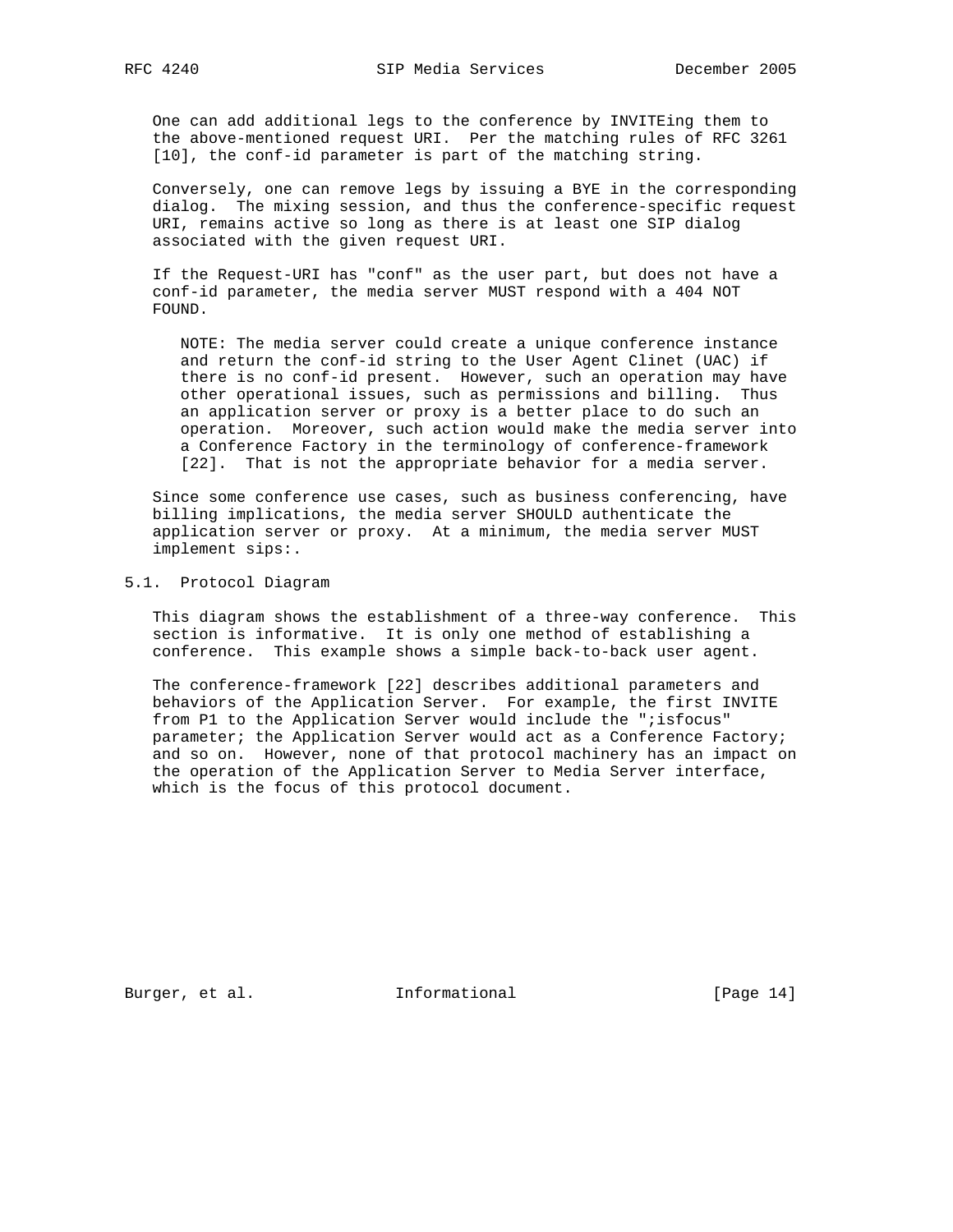| Ρ1 | P <sub>2</sub>              |                                    | P3                                                                 |                       | Application Server Media Server                          |  |
|----|-----------------------------|------------------------------------|--------------------------------------------------------------------|-----------------------|----------------------------------------------------------|--|
|    |                             |                                    | INVITE sip: public-conf@as.example.net<br>-----------------------> |                       |                                                          |  |
|    |                             |                                    |                                                                    |                       | INVITE sip:conf=123@ms.example.net<br>-----------------> |  |
|    | 200 OK                      |                                    |                                                                    |                       | 200 OK<br><------------------                            |  |
|    | ACK                         |                                    |                                                                    |                       |                                                          |  |
|    |                             |                                    |                                                                    | -----------> ACK      |                                                          |  |
|    |                             |                                    | $ $ RTP w/ P1                                                      |                       |                                                          |  |
|    |                             |                                    | INVITE sip:public-conf@as.example.net                              |                       |                                                          |  |
|    |                             |                                    | ------------------------>                                          |                       | INVITE sip:conf=123@ms.example.net                       |  |
|    |                             |                                    |                                                                    |                       | -----------------><br>200 OK                             |  |
|    |                             | 200 OK  <br>$\leftarrow - - - - -$ | -------------------                                                |                       | <------------------                                      |  |
|    |                             | ACK                                |                                                                    | --------------->  ACK |                                                          |  |
|    |                             |                                    |                                                                    |                       | ------------------>                                      |  |
|    |                             |                                    | $RTP W / P1 + P2 - P2$                                             |                       |                                                          |  |
|    |                             |                                    | RTP w/ P1+P2-P1                                                    |                       |                                                          |  |
|    |                             |                                    | INVITE sip:public-conf@as.example.net                              |                       |                                                          |  |
|    |                             |                                    |                                                                    | -------------->       | INVITE sip:conf=123@ms.example.net                       |  |
|    |                             |                                    |                                                                    |                       | . _ _ _ _ _ _ _ _ _ _ _ _ _ _ _ ><br>200 OK              |  |
|    |                             |                                    | 200 OK<br><-----------------                                       |                       |                                                          |  |
|    |                             |                                    | ACK<br>----------------->  ACK                                     |                       |                                                          |  |
|    |                             |                                    |                                                                    |                       |                                                          |  |
|    | $RTP W / P1 + P2 + P3 - P3$ |                                    |                                                                    |                       |                                                          |  |
|    |                             |                                    | $RTP W / P1 + P2 + P3 - P2$                                        |                       |                                                          |  |
|    |                             |                                    | RTP w/ P1+P2+P3-P1                                                 |                       |                                                          |  |

Burger, et al. 1nformational

[Page 15]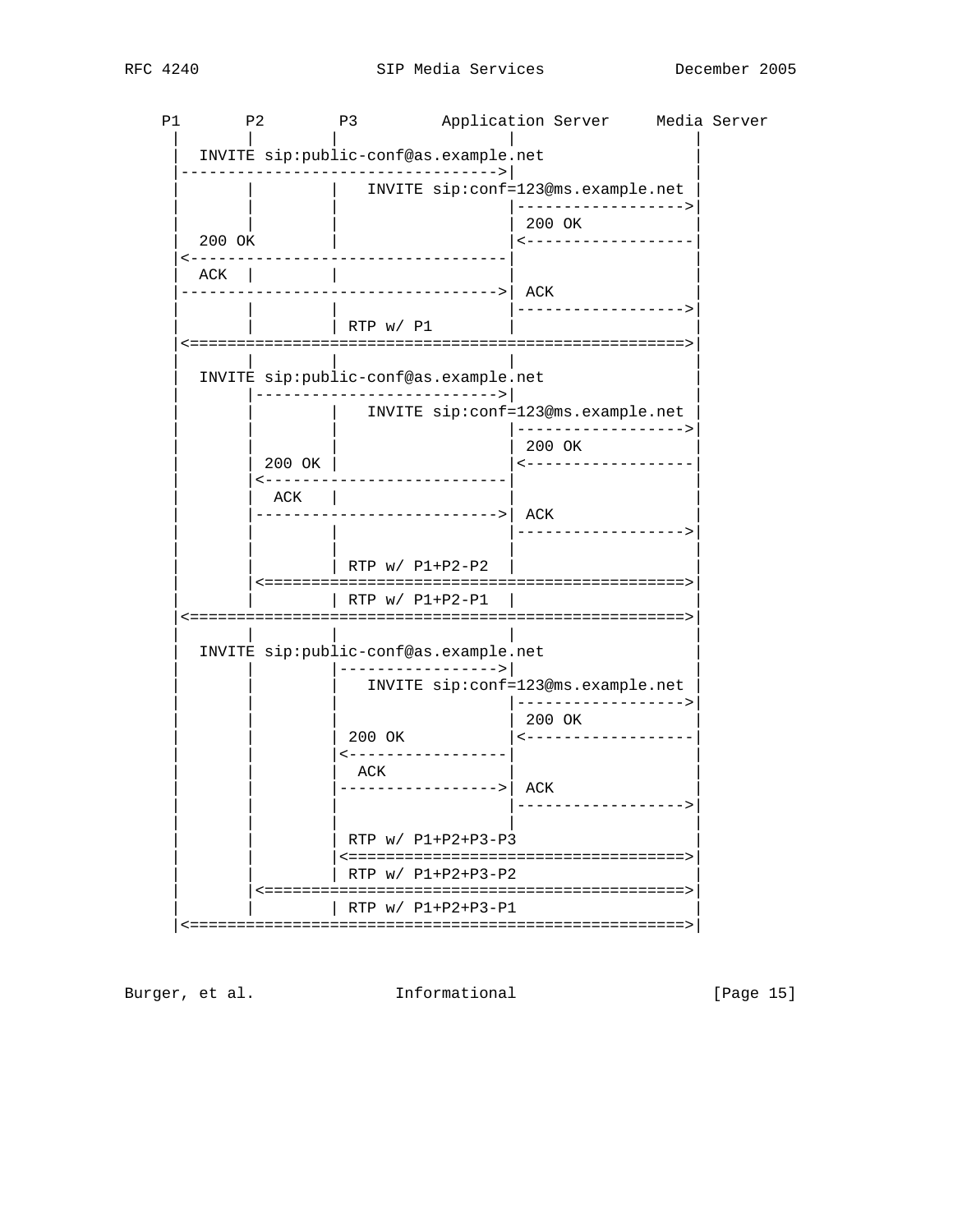| | | | | | | | | |

 Using the terminology of conference-framework [22], the Application Server is the Conference Factory, and the Media Server is the Conference Focus.

 Note that the above call flow does not show any 100 TRYING messages that would typically flow from the Application Server to the UACs; nor does it show the ACKs from the UACs to the Application Server or from the Application Server to the Media Server.

 Each leg can drop out either under the supervision of the UAC, by the UAC sending a BYE, or under the supervision of the Application Server, by the Application Server issuing a BYE. In either case, the Application Server will either issue a BYE on behalf of the UAC or issue it directly to the Media Server, corresponding to the respective disconnect case.

 It is left as a trivial exercise to the reader for how the Application Server can mute legs, create side conferences, and so forth.

 Note that the Application Server is a server to the participants (UACs). However, the Application Server is a client for mixing services to the Media Server.

## 5.2. Formal Syntax

 The following syntax specification uses the augmented Backus-Naur Form (BNF) as described in RFC 4234 [7].

| CONF-URL |  |                    | = sip-ind conf-ind "=" instance-id "@" hostport |  |
|----------|--|--------------------|-------------------------------------------------|--|
|          |  | [ uri-parameters ] |                                                 |  |

 $sip-ind$  = " $sip:$ " / " $sip:$ "

 $conf-ind$  = "conf"

instance-id = token

 "uri-parameters" is the SIP Request-URI parameter list as described in RFC 3261 [10]. All parameters in the parameter list are part of the URI matching algorithm.

Burger, et al. 1nformational [Page 16]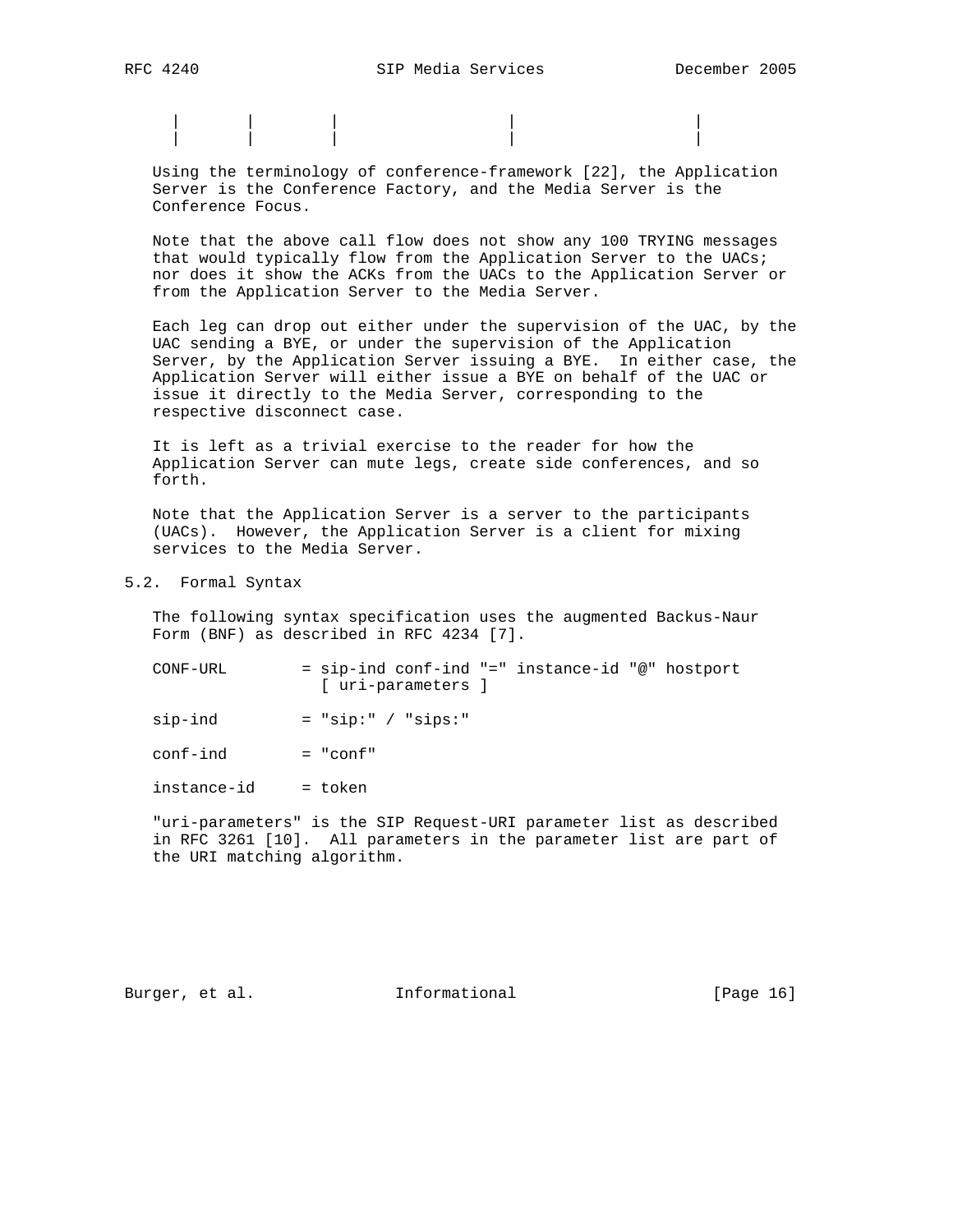# 6. IANA Considerations

 The IANA has registered the following parameters in the SIP/SIPS URI Parameters registry, following the specification required policy of RFC 3969 [19]:

| Parameter Name | Predefined Values | Reference |
|----------------|-------------------|-----------|
|                |                   |           |
| play           | no                | RFC 4240  |
| repeat         | no                | RFC 4240  |
| delay          | no                | RFC 4240  |
| duration       | no                | RFC 4240  |
| locale         | no                | RFC 4240  |
| param[n]       | no                | RFC 4240  |
| extension      | no                | RFC 4240  |
|                |                   |           |

### 7. The User Part

 There has been considerable discussion about the wisdom of using fixed user parts in a request URI. The most common objection is that the user part should be opaque and a local matter. The other objection is that using a fixed user part removes those specified user addresses from the user address space.

 We address the latter issue first. The common example is the Postmaster address defined by RFC 2821 [15]. The objection is that by using the Postmaster token for something special, one removes that token for anyone. Thus, the Postmaster General of the United States, for example, cannot have the mail address Postmaster@usps.gov. However, one may debate whether this is a significant limitation.

 This document explicitly addresses this issue. The user names described in the text (namely annc, ivr, dialog, and conf) are available for whatever local use a given SIP user agent or proxy wishes for them. What this document does is give special meaning for these user names at media servers that implement this specification. If a media server chooses not to implement this specification, nothing breaks. If a user wishes to use one of the user names described in this document at their SIP user agent, nothing breaks and their user agent will work as expected.

 The key point is, one cannot confuse the namespace at a Media Server with the namespace for an organization. For example, let us take the case where a network offers services for "Ann Charles". She likes to use the name "annc", and thus she would like to use "sip:annc@example.net". We offer there is ABSOLUTELY NO NAME COLLISION WHATSOEVER. Why is this so? This is so because sip:annc@example.net will resolve to the specific user at a specific

Burger, et al. 1nformational 1999 [Page 17]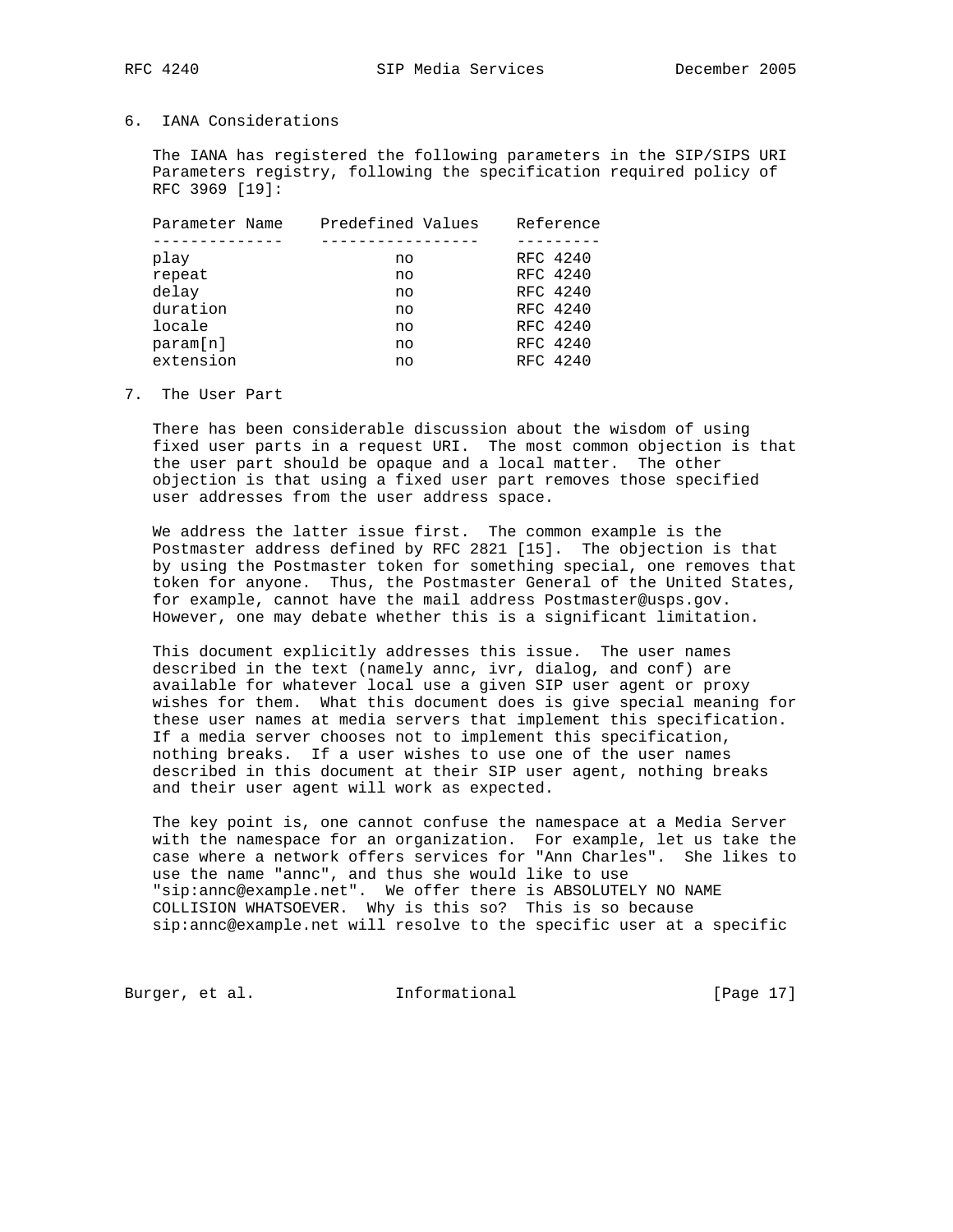device for Ann. As an example, example.net's SIP Proxy Server resolves sip:annc@example.net to annc@anns-phone.example.net. Conversely, one directs requests for the media service annc directly to the Media Server, e.g., sip:annc@ms21.ap.example.net. Moreover, by definition, requests for Ann Charles, or anything other than the announcement service, will NEVER be directly sent to the Media Server. If that were not true, no phone in the world could use the user part "eburger", as eburger is a reserved user part in the Brooktrout domain. Clearly, this is not the case.

 If one wishes to make their media server accessible to the global Internet, but retain one of the Media Server-specific user names in the domain, a SIP Proxy can easily translate whatever opaque name one chooses to the Media Server-specific user name. For example, if a domain wishes to offer services for the above mentioned Ann Charles at sip:annc@example.com, they can offer the announcement service at sip:my-special-announcement-service@example.com. The former address, sip:annc@example.com, would resolve to the actual device where annc resides. The latter would resolve to the media server announcement server address, sip:annc@mediaserver.example.com, as an example. Note that this convention makes it easier to provision this service. With a fixed mapping at the multifunction media server, there are less provisioning data elements to get wrong.

 Here is another way of looking at this issue. Unix reserves the special user "root". Just about all Unix machines have a user root, who has an address "root@a-specific-machine.example.com", where "a-specific-machine" is the fully-qualified domain name (FQDN) of a particular instance of a machine. There are very well-defined semantics for the "root" user.

 Even though most every Unix machine has a "root" user, often there is no mapping for a "root" user in a domain, such as "root@example.com". Conversely, there is no restriction on creating an MX record for "root@example.com". That choice is fully up to the administrative authority for the domain.

 The "users" proposed by this document, "annc", "conf", and "dialog" are all users at a Media Server, just as the "root", "bin", and "nobody" users are "users" at a Unix host.

 After much discussion, with input from the W3C URI work group, we considered obfuscating the user name by prepending "\_\_sip-" to the user name. However, as explained above, this obfuscation is not necessary. There is a fundamental difference between a user name at a device and a user name at an MX record (SMTP) or Address-of-Record (SIP). Again, there is no possibility that the name on the device may "leak out" into the SIP routing network.

Burger, et al. 1nformational [Page 18]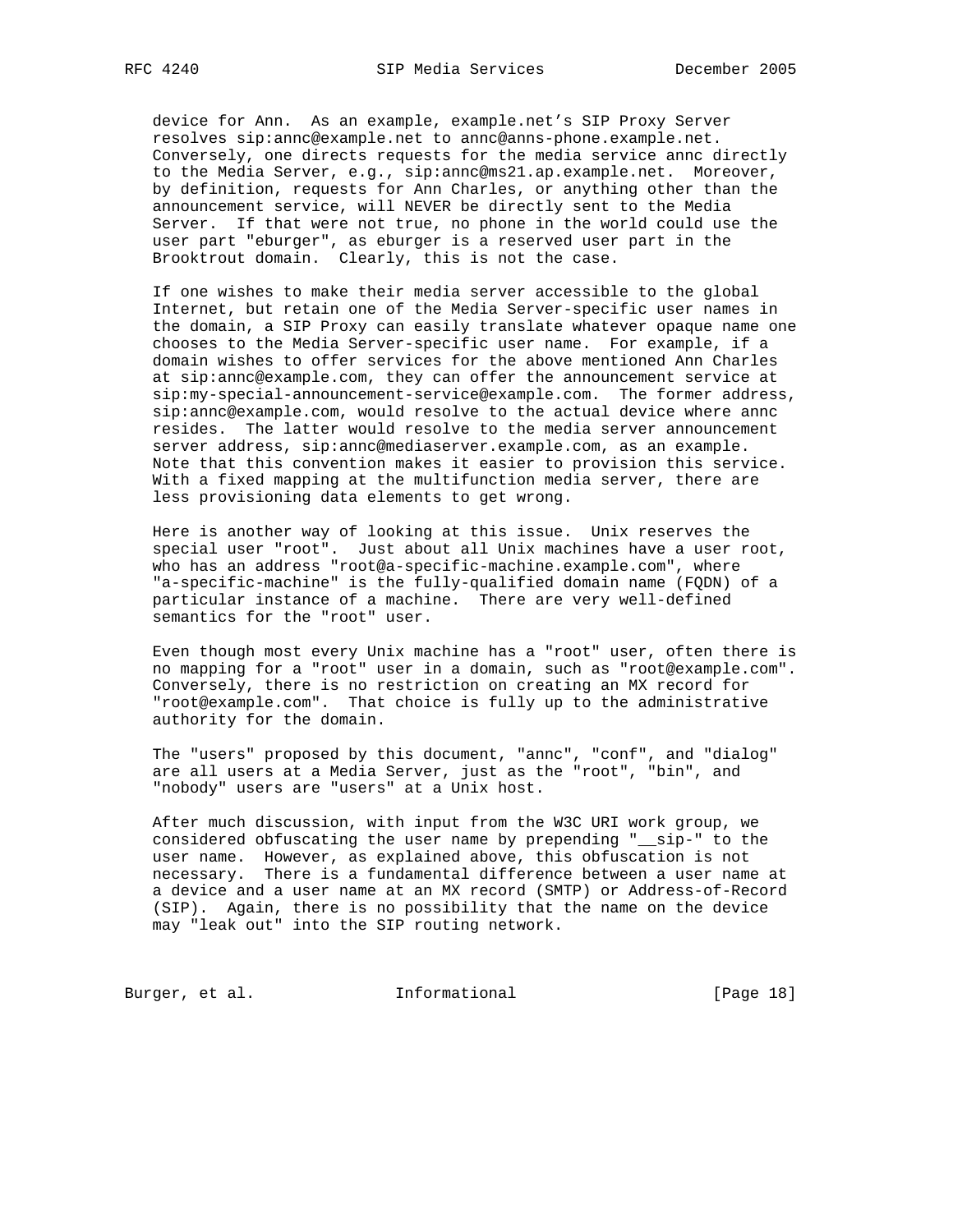The most important thing to note about this convention is that the left-hand side of the request URI is opaque to the network. The only network elements that need to know about the convention are the Media Server and client. Even proxies doing mapping resolution, as in the example above for public announcement services, do not need to be aware of the convention. The convention is purely a matter of provisioning.

 Some have proposed that such naming be a pure matter of local convention. For example, the thesis of the informational RFC RFC 3087 [17] is that you can address services using a request URI. However, some have taken the examples in the document to an extreme. Namely, that the only way to address services is via arbitrary, opaque, long user parts. Clearly, it is possible to provision the service names, rather than fixed names. While this can work in a closed network, where the Application Servers and Media Servers are in the same administrative domain, this does not work across domains, such as in the Internet. This is because the client of the media service has to know the local name for each service / domain pair. This is particularly onerous for situations where there is an ad hoc relationship between the application and the media service. Without a well-known relationship between service and service address, how would the client locate the service?

 One very important result of using the user part as the service descriptor is that we can use all of the standard SIP machinery, without modification. For example, Media Servers with different capabilities can SIP Register their capabilities as users. For example, a VoiceXML-only device will register the "dialog" user, while a multi-purpose Media Server will register all of the users. Note that this is why the URI to play is a parameter. Doing otherwise would overburden a normal SIP proxy or redirect server. Conversely, having the conference ID be part of the user part gives an indication that requests get routed similarly (as opposed to requiring a Globally Routable User Agent URI (GRUU), which would restrict routing to the same device).

 Likewise, this scheme lets us leverage the standard SIP proxy behavior of using an intelligent redirect server or proxy server to provide high-available services. For example, two Media Servers can register with a SIP redirect server for the annc user. If one of the Media Servers fails, the registration will expire and all requests for the announcement service ("calls to the annc user") will get sent to the surviving Media Server.

Burger, et al. **Informational** [Page 19]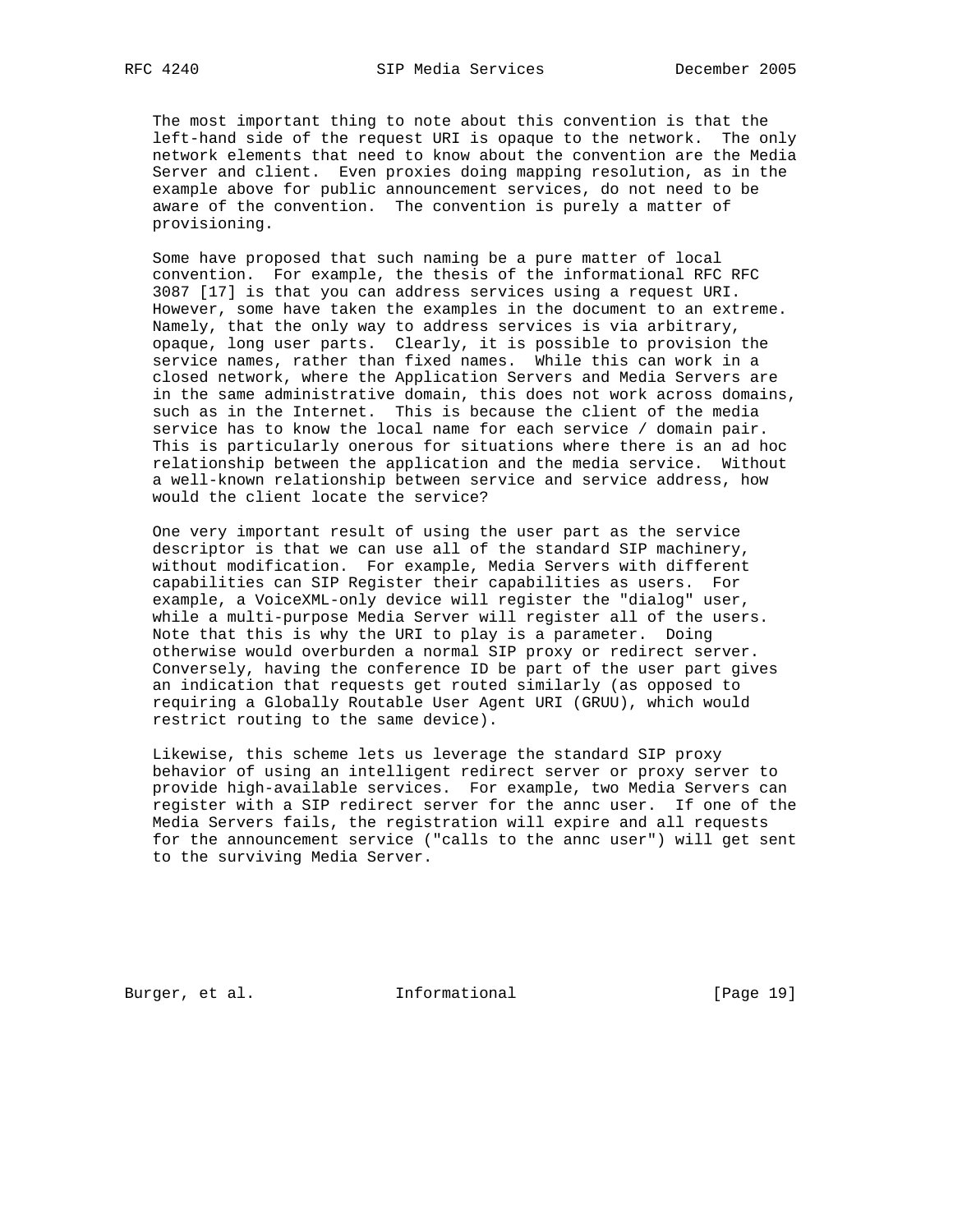### 8. Security Considerations

 Exposing network services with well-known addresses may not be desirable. The Media Server SHOULD authenticate and authorize requesting endpoints per local policy.

 Some interactions in this document result in the transfer of confidential information. Moreover, many of the interactions require integrity protection. Thus, the Media Server MUST implement the sips: scheme. In addition, application developers are RECOMMENDED to use the security services offered by the Media Server to ensure the integrity and confidentiality of their user's data, as appropriate.

 Untrusted network elements could use the convention described here for providing information services. Many extant billing arrangements are for completed calls. Successful call completion occurs with a 2xx result code. This can be an issue for the early media announcement service. This is one of the reasons why the early media announcement service is deprecated.

 Services such as repeating an announcement forever create the possibility for denial of service attacks. The media server SHOULD have local policies to deal with this, such as time-limiting how long "forever" is, analyzing where multiple requests come from, implementing white-lists for such a service, and so on.

## 9. Contributors

 Jeff Van Dyke and Andy Spitzer of SnowShore did just about all of the work developing netann, in conjunction with many application developers, media server manufacturers, and service providers, some of whom are listed in the Acknowledgements section. All I did was do the theory and write it up. That also means all of the mistakes are mine, as well.

## 10. Acknowledgements

 We would like to thank Kevin Summers and Ravindra Kabre of Sonus Networks for their constructive comments, as well as Jonathan Rosenberg of Dynamicsoft and Tim Melanchuk of Convedia for their encouragement. In addition, the discussion at the Las Vegas Interim Workgroup Meeting in 2002 was invaluable for clearing up the issues surrounding the left-hand-side of the request URI. Christer Holmberg helped tune the language of the multimedia announcement service. Orit Levin from Radvision gave a close read on the most recent version of the document. Pete Danielsen from Lucent has consistently provided excellent reviews of the many different versions of this document.

Burger, et al. 1nformational [Page 20]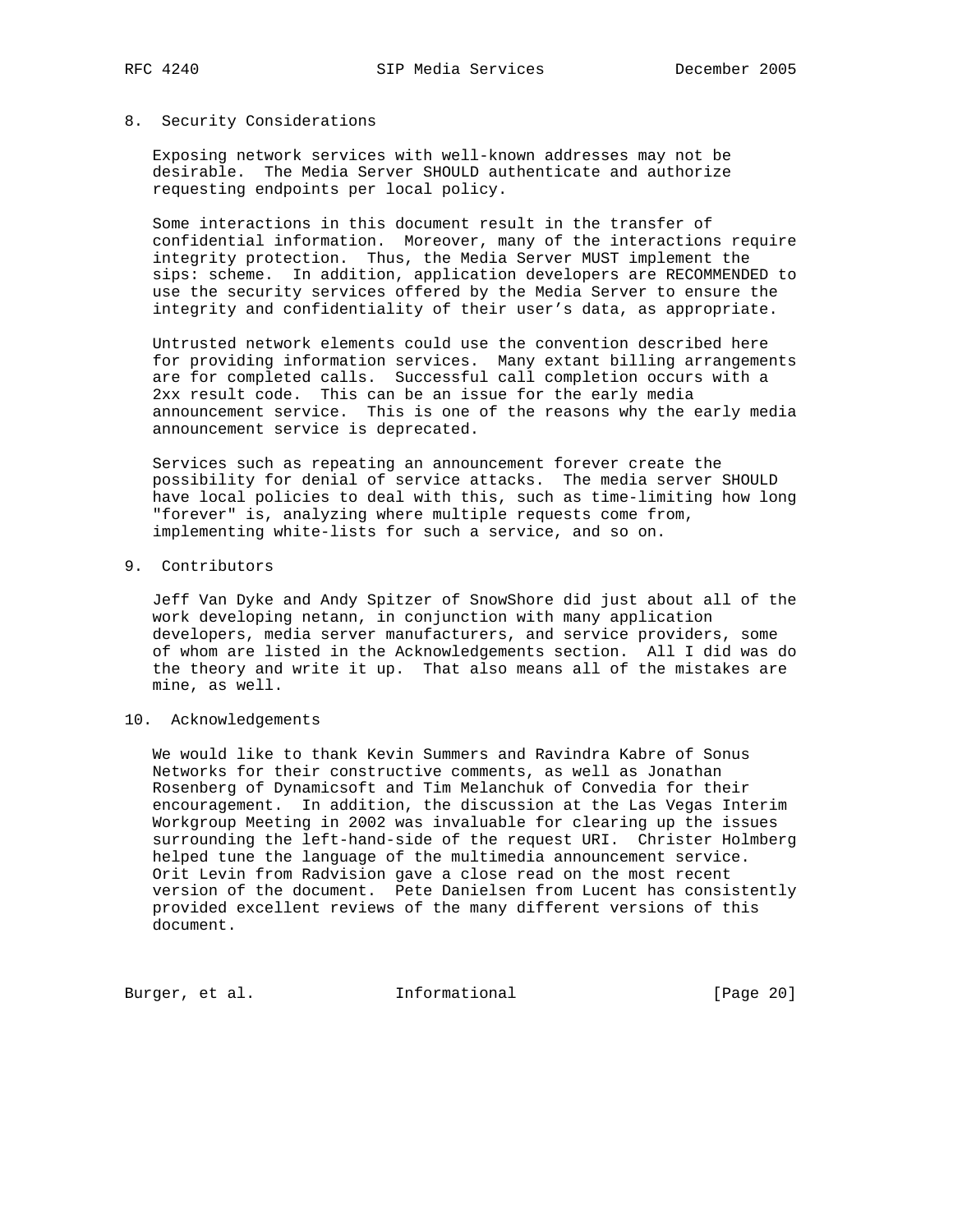Pascal Jalet provided the theoretical underpinning and David Rio provided the experimental evidence for why the conference identifier belongs in the user part of the request-URI.

 I am particularly indebted to Alan Johnston for his review of this document and ensuring its conformance with the SIP conference control work in the IETF.

Mary Barnes, as usual, found the holes and showed how to fix them.

 The authors would like to give a special thanks to Walter O'Connor for doing much of the initial implementation.

 Note that at the time of this writing, there are 7 known independent server implementations that are interoperable with 23 known client implementations. Our apologies if we did not count your implementation.

### 11. References

### 11.1. Normative References

- [1] Freed, N. and N. Borenstein, "Multipurpose Internet Mail Extensions (MIME) Part One: Format of Internet Message Bodies", RFC 2045, November 1996.
- [2] Freed, N. and N. Borenstein, "Multipurpose Internet Mail Extensions (MIME) Part Two: Media Types", RFC 2046, November 1996.
- [3] Moore, K., "MIME (Multipurpose Internet Mail Extensions) Part Three: Message Header Extensions for Non-ASCII Text", RFC 2047, November 1996.
- [4] Freed, N., Klensin, J., and J. Postel, "Multipurpose Internet Mail Extensions (MIME) Part Four: Registration Procedures", BCP 13, RFC 2048, November 1996.
- [5] Freed, N. and N. Borenstein, "Multipurpose Internet Mail Extensions (MIME) Part Five: Conformance Criteria and Examples", RFC 2049, November 1996.
- [6] Bradner, S., "Key words for use in RFCs to Indicate Requirement Levels", BCP 14, RFC 2119, March 1997.
- [7] Crocker, D. and P. Overell, "Augmented BNF for Syntax Specifications: ABNF", RFC 4234, October 2005.

Burger, et al. 1nformational [Page 21]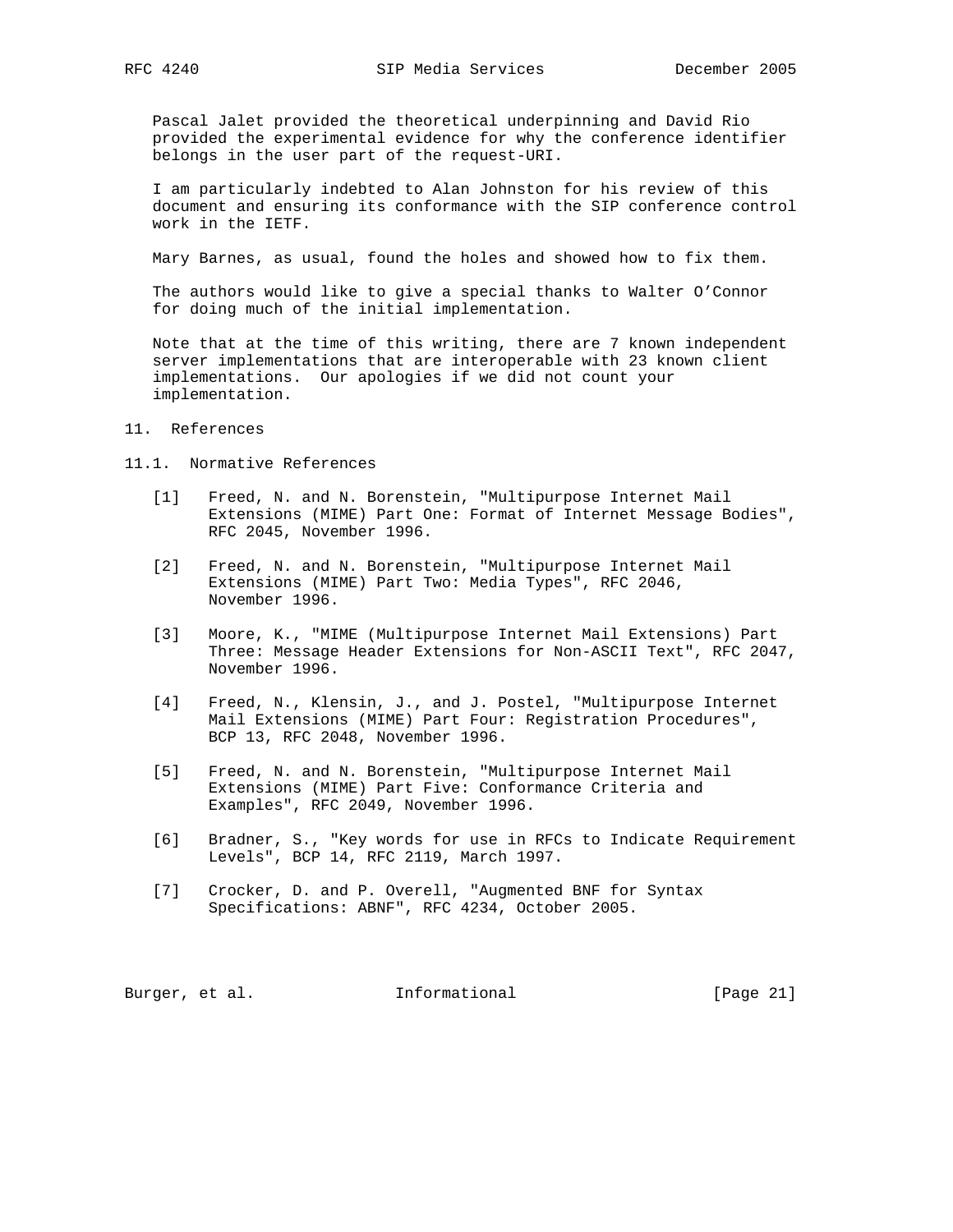- [8] Berners-Lee, T., Fielding, R., and L. Masinter, "Uniform Resource Identifier (URI): Generic Syntax", STD 66, RFC 3986, January 2005.
- [9] Alvestrand, H., "Tags for the Identification of Languages", BCP 47, RFC 3066, January 2001.
- [10] Rosenberg, J., Schulzrinne, H., Camarillo, G., Johnston, A., Peterson, J., Sparks, R., Handley, M., and E. Schooler, "SIP: Session Initiation Protocol", RFC 3261, June 2002.
- [11] International Organization for Standardization, "Codes for the representation of names of languages -- Part 1: Alpha-2 code", ISO Standard 639-1, July 2002.
- [12] International Organization for Standardization, "Codes for the representation of names of countries and their subdivisions -- Part 1: Country codes", ISO Standard 3166-1, October 1997.
- 11.2. Informative References
	- [13] Schulzrinne, H., Casner, S., Frederick, R., and V. Jacobson, "RTP: A Transport Protocol for Real-Time Applications", STD 64, RFC 3550, July 2003.
	- [14] Callaghan, B., "NFS URL Scheme", RFC 2224, October 1997.
	- [15] Klensin, J., "Simple Mail Transfer Protocol", RFC 2821, April 2001.
	- [16] Shepler, S., Callaghan, B., Robinson, D., Thurlow, R., Beame, C., Eisler, M., and D. Noveck, "Network File System (NFS) version 4 Protocol", RFC 3530, April 2003.
	- [17] Campbell, B. and R. Sparks, "Control of Service Context using SIP Request-URI", RFC 3087, April 2001.
	- [18] Rosenberg, J. and H. Schulzrinne, "An Offer/Answer Model with Session Description Protocol (SDP)", RFC 3264, June 2002.
	- [19] Camarillo, G., "The Internet Assigned Number Authority (IANA) Uniform Resource Identifier (URI) Parameter Registry for the Session Initiation Protocol (SIP)", BCP 99, RFC 3969, December 2004.

Burger, et al. **Informational** [Page 22]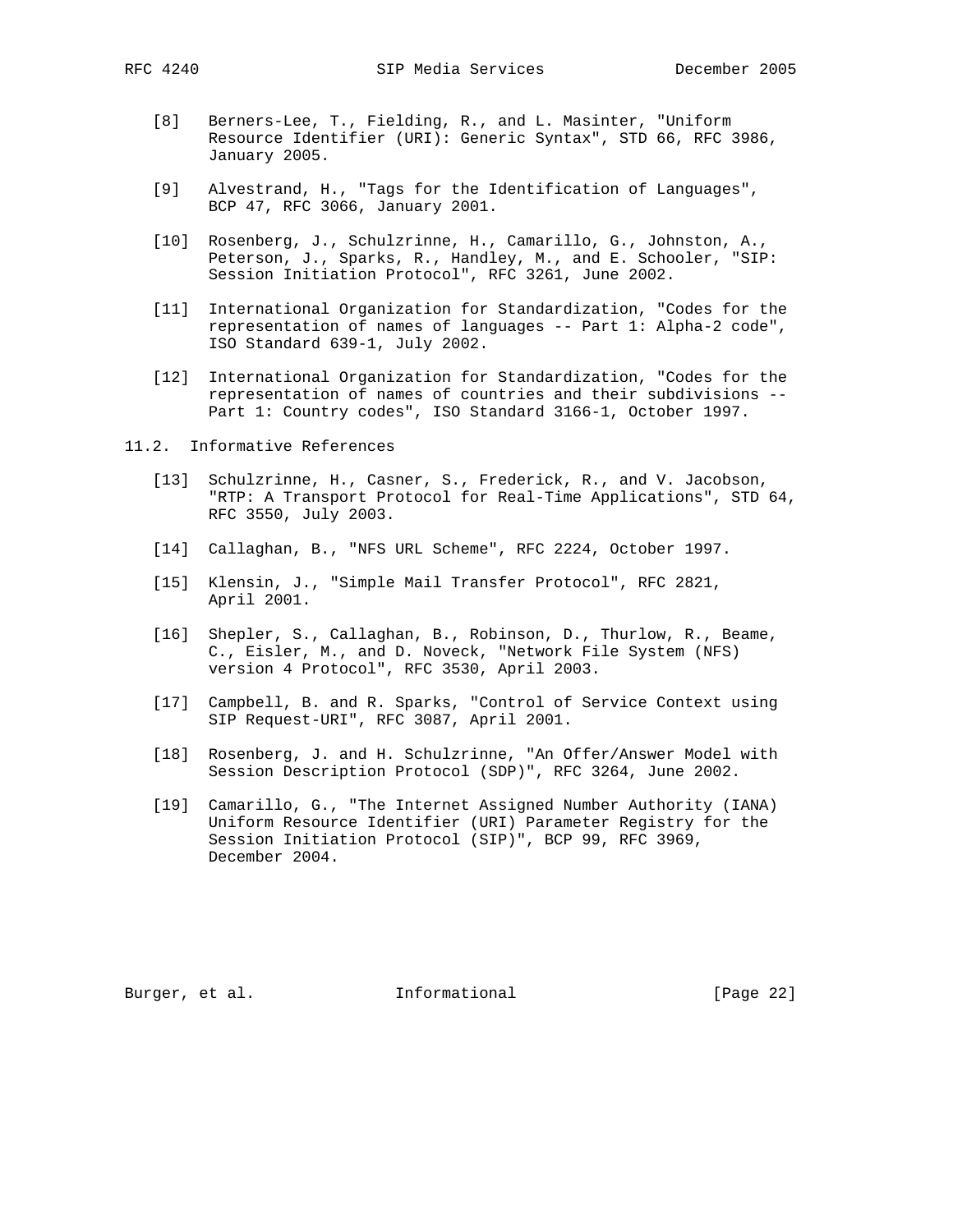[20] Burnett, D., Hunt, A., McGlashan, S., Porter, B., Lucas, B., Ferrans, J., Rehor, K., Carter, J., Danielsen, P., and S. Tryphonas, "Voice Extensible Markup Language (VoiceXML) Version 2.0", W3C REC REC-voicexml20-20040316, March 2004. [21] Van Dyke, J., Burger, E., Ed., and A. Spitzer, "Media Server Control Markup Language (MSCML) and Protocol", Work in Progress, December 2004. [22] Rosenberg, J., "A Framework for Conferencing with the Session Initiation Protocol", Work in Progress, October 2004.

Authors' Addresses

 Eric Burger Brooktrout Technology, Inc. 18 Keewaydin Dr. Salem, NH 03079 USA

EMail: eburger@brooktrout.com

 Jeff Van Dyke Brooktrout Technology, Inc. 18 Keewaydin Dr. Salem, NH 03079 USA

EMail: jvandyke@brooktrout.com

 Andy Spitzer Brooktrout Technology, Inc. 18 Keewaydin Dr. Salem, NH 03079 USA

EMail: woof@brooktrout.com

Burger, et al. 1nformational [Page 23]